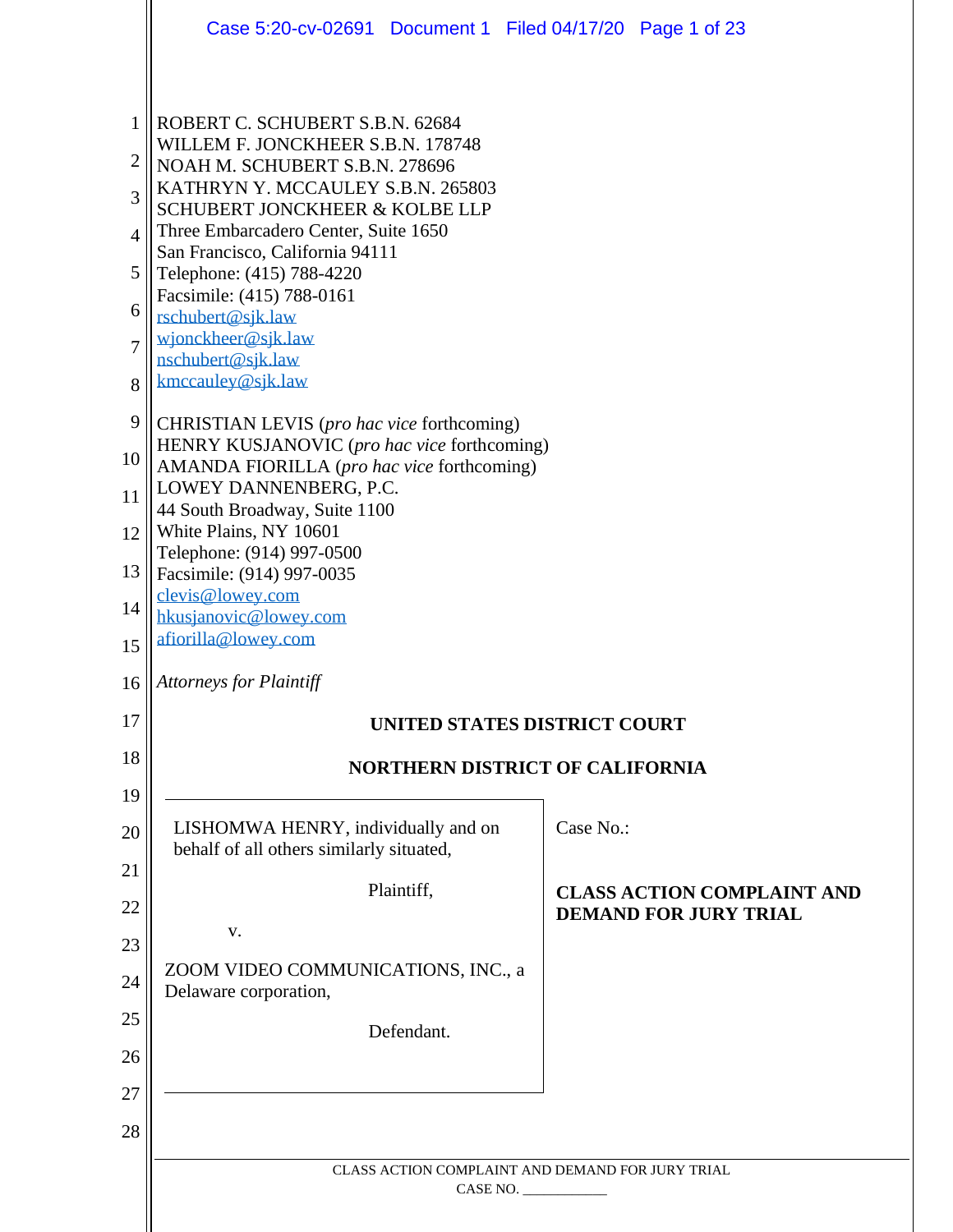1 2 3 Plaintiff Lishomwa Henry ("Plaintiff") complains upon knowledge as to himself and his own actions and upon information and belief as to all other matters against Defendant Zoom Video Communications, Inc., ("Zoom" or "Defendant") as follows:

4

#### **SUMMARY OF ALLEGATIONS**

5 6 7 8 9 1. This action arises from Defendant's lack of adequate data privacy and security protections and disclosures to its users as part of providing its extremely popular videoconferencing software. Defendant has shared Plaintiff's and Class members' data with the widely popular social network, Facebook, without adequate disclosure, and has failed to protect its users' data from theft by neglecting to adhere to standard data privacy protocols and requirements.

10 11 12 13 2. As a provider of videoconferencing software, Defendant has greatly benefitted from the recent pandemic that has forced many Americans to work from home. Zoom stated that daily meeting participants increased from 10 million to 200 million between December 2019 and March 2020.<sup>1</sup>

14 15 16 3. While people utilize Zoom's software on their phones, laptops, or desktop computers, Zoom has been putting the data of millions of people at risk with poor data security protections.

17 18 19 20 21 22 4. As Zoom's platform has become more popular, there have been an increasing number of reports that have exposed problems with the platform which permit hackers to access users' web cameras, permit access to users' recorded videoconferences, permit access into live videoconferences, and even give hackers the ability to completely control users' computers or devices. Additionally, Zoom routes many of its conferences through servers located in The People's Republic of China, which subjects them to seizure by the Chinese government.

- 23 24 25 5. Zoom has also published misleading marketing claims and privacy policies while secretly taking advantage of users by sharing their personal data with third parties and putting their information at risk.
- 26
- 27

28 1 <sup>1</sup> Eric S. Yuan, *A Message to Our Users*, https://blog.zoom.us/wordpress/2020/04/01/a-messageto-our-users/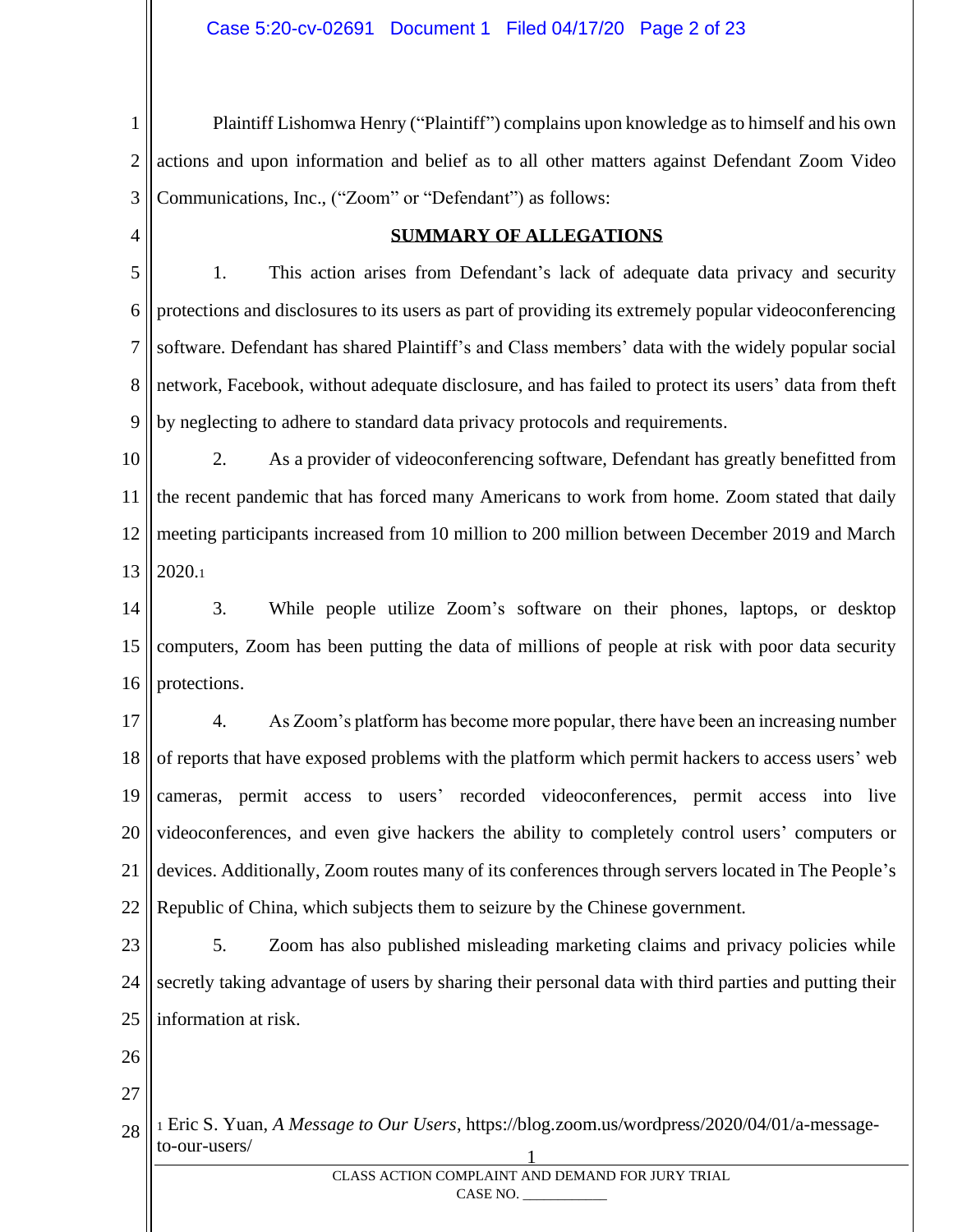# 1

#### **JURISDICTION AND VENUE**

2 3 4 5 6 6. This Court has jurisdiction over the subject matter of this action pursuant to 28 U.S.C §1332(d), because the amount in controversy for the Class exceeds \$5,000,000 exclusive of interest and costs, there are more than 100 putative class members defined below and minimal diversity exists because a significant portion of putative class members are citizens of a state different from the citizenship of Defendant.

7 8 9 10 7. This Court has general personal jurisdiction over Defendant because its principal place of business is in San Jose, California. Additionally, Defendant is subject to specific personal jurisdiction in this State because a substantial portion of the events and conduct giving rise to Plaintiff's claims occurred in this State.

11 12 13 8. Venue is proper in this District pursuant to 28 U.S.C. §1391(b), (c), and (d) because Defendant transacts business in this District; a substantial portion of the events giving rise to the claims occurred in this District; and because Defendant is headquartered in this District.

14 15 16 9. Intra-district Assignment: A substantial part of the events and omissions giving rise to the violations of law alleged herein occurred in the County of Santa Clara, and as such, this action may be properly assigned to the San Jose division of this Court pursuant to Civil Local Rule 3-2(c).

17

18

## **PARTIES**

**A. Plaintiff**

19 20 10. Plaintiff Lishomwa Henry ("Plaintiff") is a natural person and citizen of the State of New York and a resident of Queens County.

21

## **B. Defendant**

22 23 11. Defendant Zoom Video Communications, Inc., is a Delaware corporation with principal executive offices located at 55 Almaden Boulevard, San Jose, California 95113.

24

## **SUBSTANTIVE ALLEGATIONS**

25 26 27 28 12. Zoom has provided its video communication platform for companies and individuals in the United States and many other countries throughout the world. While Zoom may provide software that is very easy to use, the company has been severely irresponsible in maintaining the security of its users' data.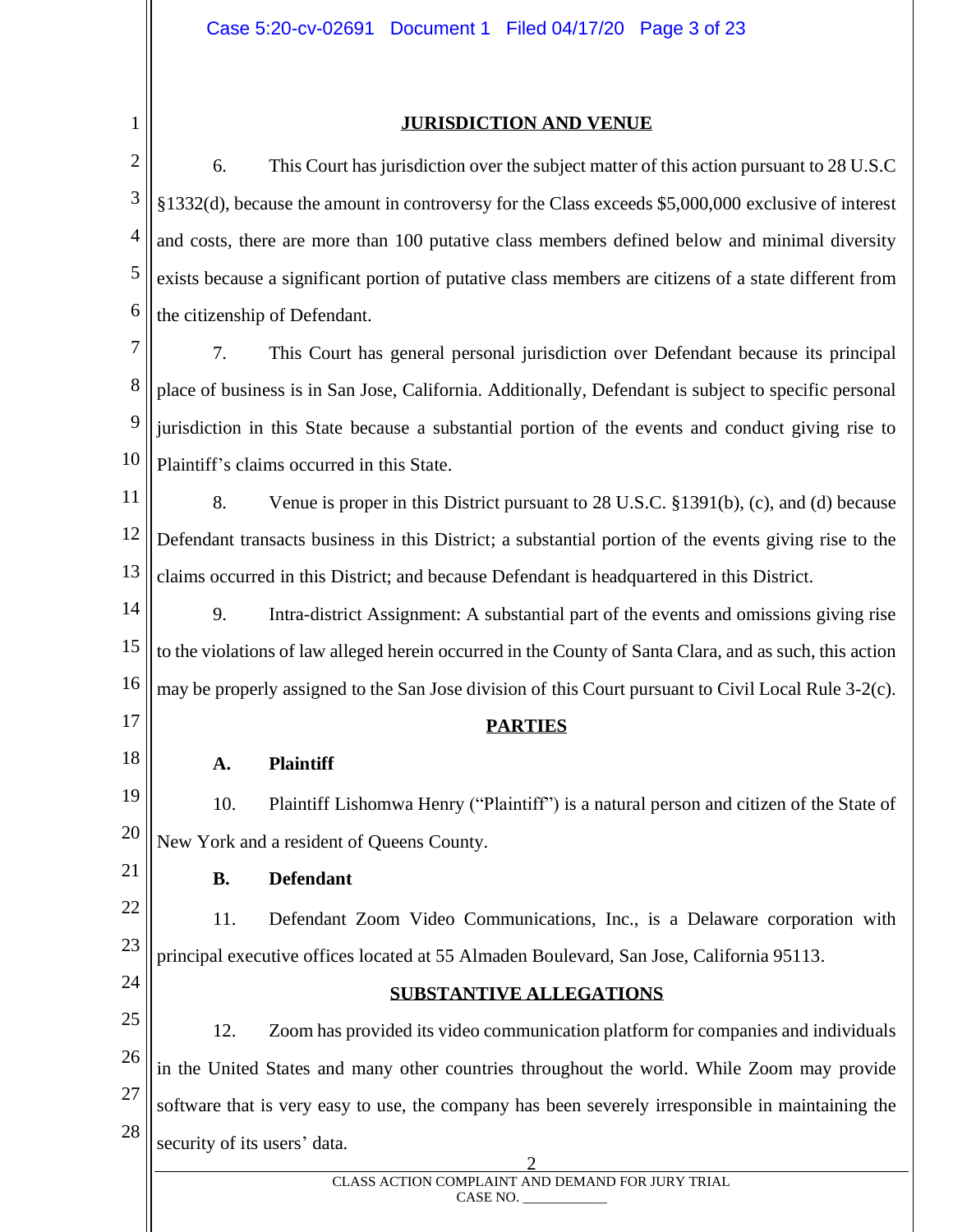1 2 3 4 13. By clicking "Join," users are trusting that Zoom will provide the necessary security to protect their personal information and the content of their Zoom sessions, however Zoom's rapid rise in popularity has exposed that, despite its dramatic increase in revenue, it has cut corners to an extreme degree in securing its platform.

5

### **I. Zoom Has Been Sharing iOS User Data With Facebook's Developer Kit**

6 7 14. On March 26, 2020 it was reported by Motherboard that the Zoom app for iOS was sending information about its users to Facebook even if the users did not have a Facebook account.<sup>2</sup>

8 9 10 11 15. The report stated that the Zoom app notifies Facebook when the user opens the app and provides details on the user's device such as the model, the time zone and city they are connecting from, which phone carrier they are using, and a unique advertiser ID created by the user's device, which companies can use to target a user with advertisements.

12 13 14 15 16. This sharing of user data with Facebook was not disclosed by Zoom's privacy policy. Zoom claims to protect its users' privacy, stating on its website "you trust us to connect you to the people that matter. We value that trust more than anything else. We want you to know what data we collect and how we use it to provide our service."<sup>3</sup>

16 17 18 19 20 17. Zoom's Privacy Policy purports to identify and disclose to its users all the information Zoom automatically collects from its users when they interact with Zoom products. Zoom's Privacy Policy states that it "utilize[s] a combination of industry-standard security technologies, procedures, and organizational measures to help protect your Personal Data from unauthorized access, use, or disclosure."

21 22 23 18. Zoom's failure to provide accurate disclosures to its users about sharing their data and failure to implement adequate security protocols violates its users' privacy and falls well short of Zoom's promises.

24

25

26 <sup>2</sup> Joseph Cox, *Zoom iOS App Sends Data to Facebook Even if You Don't Have a Facebook* 

27 28 *Account*, https://www.vice.com/en\_us/article/k7e599/zoom-ios-app-sends-data-to-facebook-evenif-you-dont-have-a-facebook-account

<sup>3</sup> http://zoom.us/privacy-and-legal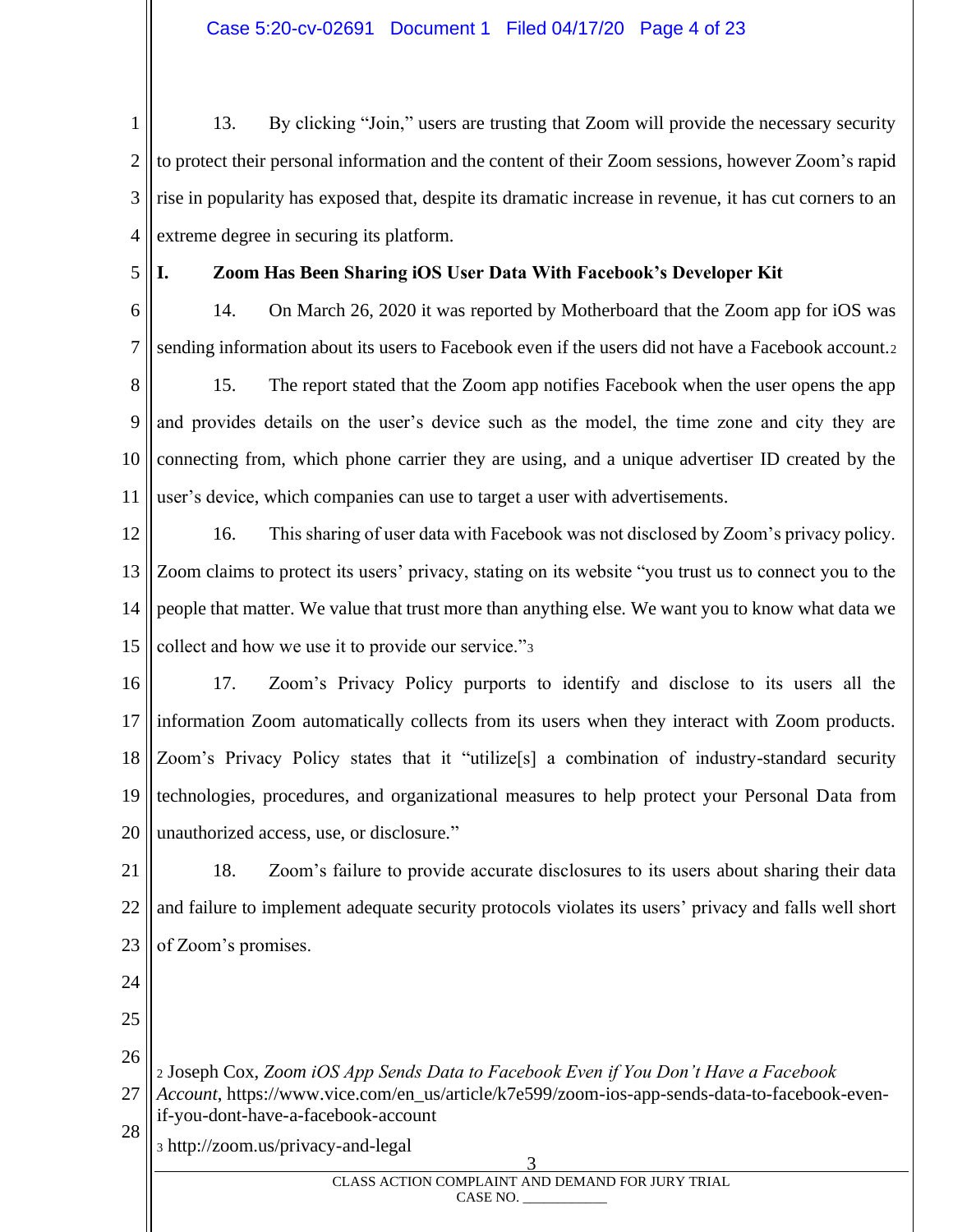#### 1 **II. Zoom's Misleading Statements About End-to-End Encryption**

2 3 4 5 6 19. Encryption is the method by which information is converted into secret code that hides the information's content and meaning. This process converts the original representation of the information, known as plaintext, into an alternative form known as ciphertext. Only authorized parties can convert ciphertext back to plaintext and access the original information, generally through the use of a secure passcode.

7 8 9 20. End-to-end encryption is intended to prevent data from being accessed by anyone other than by the true sender and recipient. This means that the data is encrypted while being transmitted to the recipient and the platform provider does not have a means to decrypt it.

10 11 12 13 14 21. Zoom marketed itself as offering end-to-end encryption. But on March 31, 2020, The Intercept reported that Zoom appeared to employ a simpler form of security in which the data is encrypted when it is being accessed from the meeting endpoints, however the data passes through Zoom's central servers where it is decrypted before being re-encrypted and transmitted to the recipient.<sup>4</sup>

15 16 17 18 19 20 22. On April 1, 2020 Zoom published a blog post stating, "we want to start by apologizing for the confusion we have caused by incorrectly suggesting that Zoom meetings were capable of using end-to-end encryption," explaining that there are instances when Zoom will decrypt the communications of its users in certain circumstances such as when the when their cloud-based recording system is being used.<sup>5</sup> This would permit an attacker to redirect the data stream from a cloud-recording without breaking into the meeting.

21 22 23 24 25 26 27 28 4 23. It was also reported by security research organization Citizen Lab that Zoom uses a single shared key, or password, among all meeting participants and that the password is generated <sup>4</sup> Micah Lee, Yael Grauer, *Zoom Meetings Aren't End-To-End Encrypted, Despite Misleading Marketing*, https://theintercept.com/2020/03/31/zoom-meeting-encryption/ <sup>5</sup> Oded Gal, *The Facts Around Zoom and Encryption For Meetings/Webinars*, https://blog.zoom.us/wordpress/2020/04/01/facts-around-zoom-encryption-for-meetings-webinars/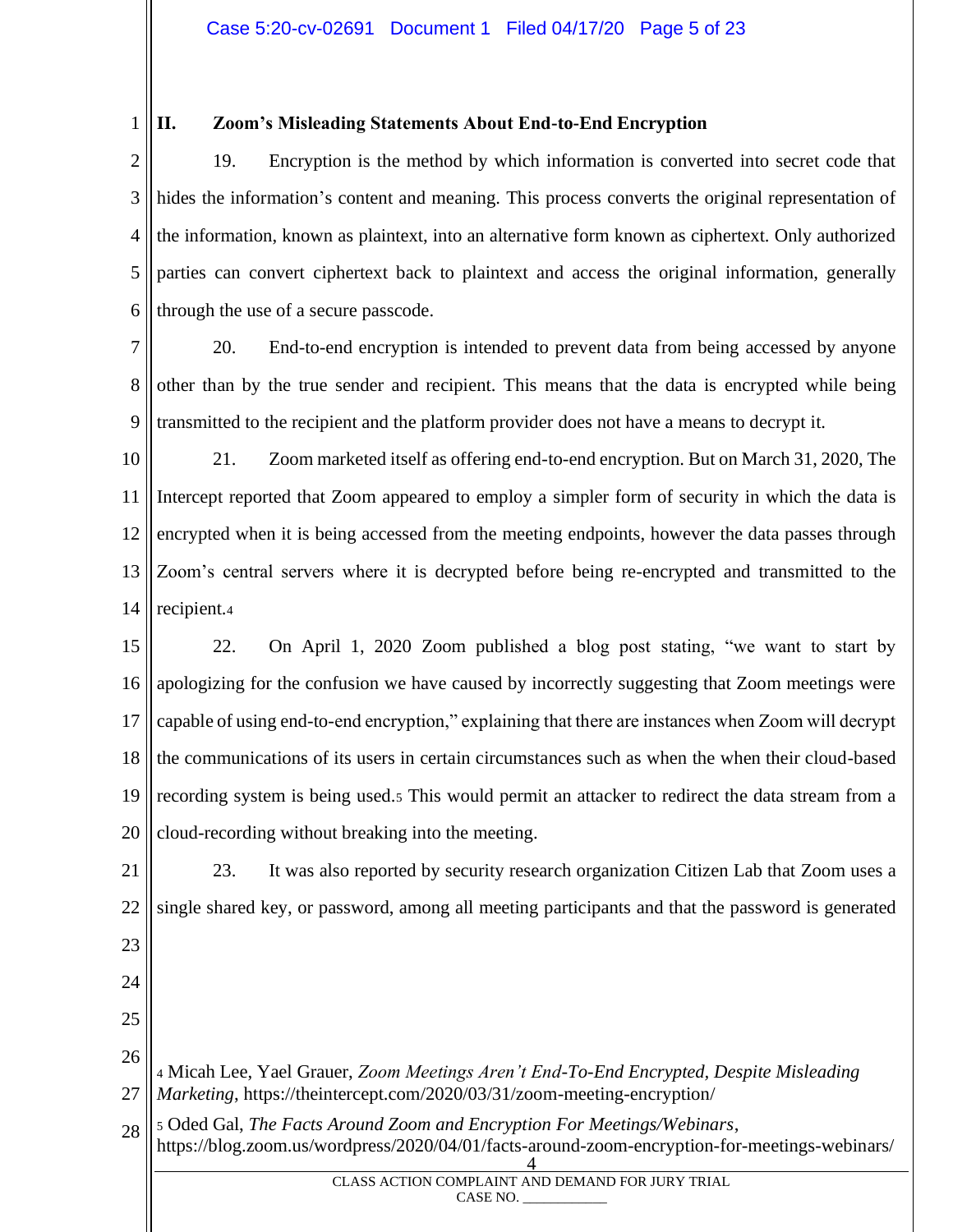1 2 using a weak algorithm susceptible to cracking, and that the passwords are generated not by endpoints, but by company-run servers.<sup>6</sup>

3

## **III. Chinese Involvement**

4 5 6 7 24. The Citizen Lab report also stated that they observed the transmission of meetings and encryption keys through servers in China. The Chinese government has the authority to compel companies to provide authorities access to their servers. The Citizen Lab report stated that, "Zoom may be legally obligated to disclose the encryption keys to authorities in China."<sup>7</sup>

8 9 10 25. Although Zoom is a Silicon Valley-based company, the report noted that Zoom owns three companies in China through which at least 700 employees are paid to develop Zoom's software.

11 12 13 14 15 16 17 18 26. This issue has been recently addressed by Congress. In November 2019, the United States Senate introduced a bill to curtail the flow of sensitive information about people in the U.S. to China through large tech companies that provide services to Americans. The bill, named The National Security and Personal Data Protection Act, subjects companies with ties to countries of "national security concern," including China, to a privacy regime that prevents the companies from collecting private data on U.S. users beyond what is required to run their services. This concern stems from Chinese laws that require companies to provide their data to Chinese intelligence services.<sup>8</sup>

19 20 21 22 27. Citizen Lab performed a test of a Zoom meeting with two users, one in the United States and one in Canada. They found that the encryption key was sent to one of the participants from a Zoom server located in Beijing. The report stated that, "[a] company primarily catering to

- 
- 23 24 <sup>6</sup> Bill Marczak, John Scott-Railton, *Move Fast and Roll Your Own Crypto: A Quick Look at the Confidentiality of Zoom Meetings*, https://citizenlab.ca/2020/04/move-fast-roll-your-own-crypto-aquick-look-at-the-confidentiality-of-zoom-meetings/
- 25 26 <sup>7</sup> Bill Marczak, John Scott-Railton, *Move Fast and Roll Your Own Crypto: A Quick Look at the Confidentiality of Zoom Meetings,* https://citizenlab.ca/2020/04/move-fast-roll-your-own-crypto-aquick-look-at-the-confidentiality-of-zoom-meetings/
- 27 <sup>8</sup> Emily Birnbaum, *GOP senator introduces bill to limit flow of US data to China*,
- 28 5 https://thehill.com/policy/technology/470860-gop-senator-introduces-bill-to-limit-flow-of-us-datato-china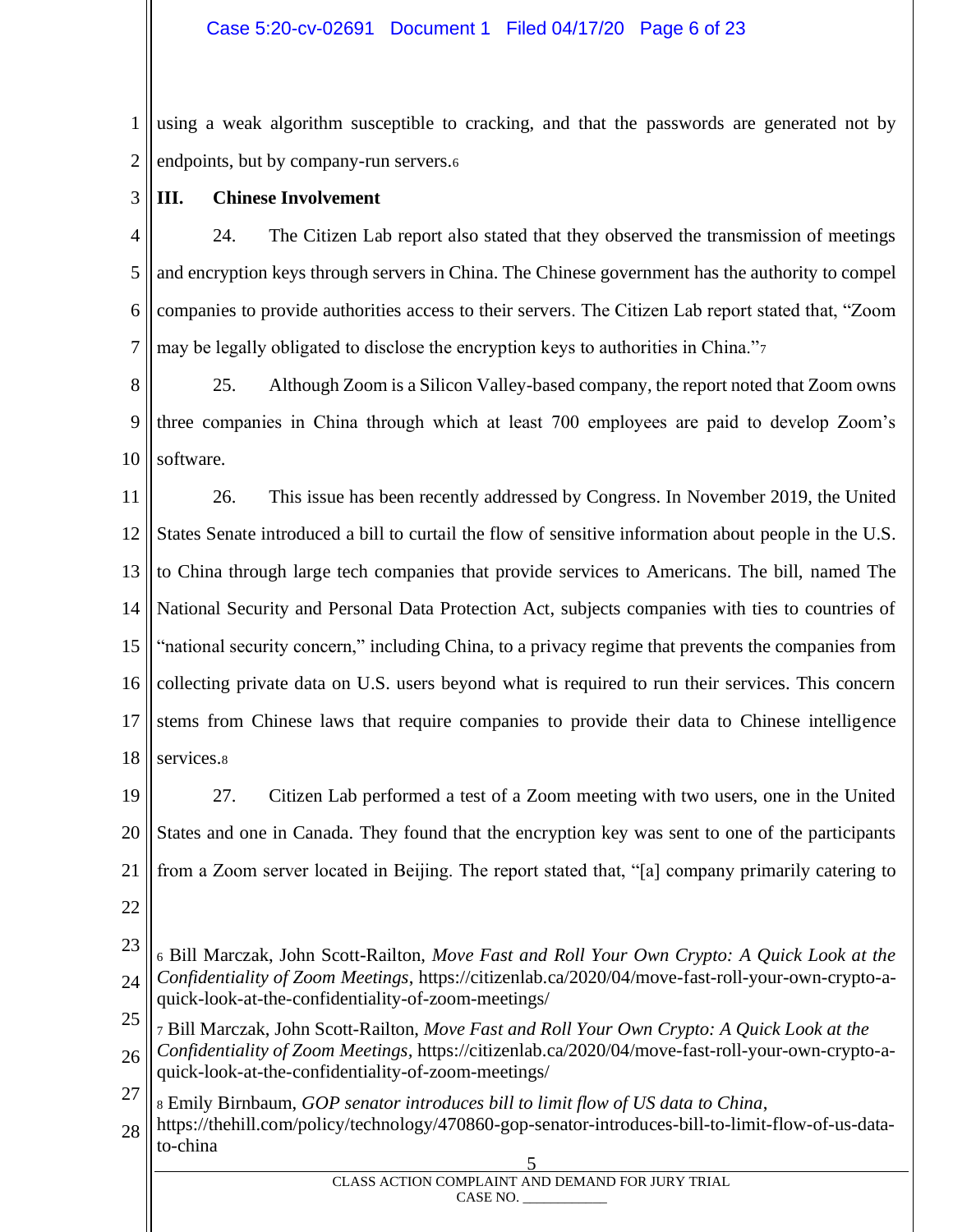#### Case 5:20-cv-02691 Document 1 Filed 04/17/20 Page 7 of 23

1 2 3 North American clients that sometimes distributes encryption keys through servers in China is potentially concerning, given that Zoom may be legally obligated to disclose th[o]se keys to authorities in China." *Id.*

4 5 6 7 28. The report concluded that, "[a]n app with easily-identifiable limitations in cryptography, security issues, and offshore servers located in China which handle meeting keys presents a clear target to reasonably well-resourced nation state attackers, including the People's Republic of China." *Id.*

8 **IV. Recorded Meetings Are Not Secured And Easily Accessible on the Web**

9 10 29. It was reported by the Washington Post on April 3, 2020, that videos recorded through Zoom's software were saved onto a separate online storage space without a password.<sup>9</sup>

11 12 30. Thousands of personal Zoom videos had been left viewable and unprotected, demonstrating the privacy risks to millions of Americans.

13 14 31. Zoom uses a standard naming convention for every video recording, therefore a simple online search reveals their recorded videos, available for anyone to access.

15 16 17 32. Videos viewed by The Washington Post included one-on-one therapy sessions, a training video for healthcare workers that included names and phone numbers, business meetings that included private company financial statements, and elementary school classes.

18 19 20 21 22 33. Zoom said in a statement that it "provides a safe and secure way for hosts to store recordings" and provides guides for how users can enhance their call security. "Should hosts later choose to upload their meeting recordings anywhere else, we urge them to use extreme caution and be transparent with meeting participants, giving careful consideration to whether the meeting contains sensitive information and to participants' reasonable expectations," the statement said. Five

- 23
- 24 25
- 26

27

<sup>9</sup> Drew Harwell, *Thousands of Zoom video calls left exposed on open Web*,

28 https://www.washingtonpost.com/technology/2020/04/03/thousands-zoom-video-calls-leftexposed-open-web/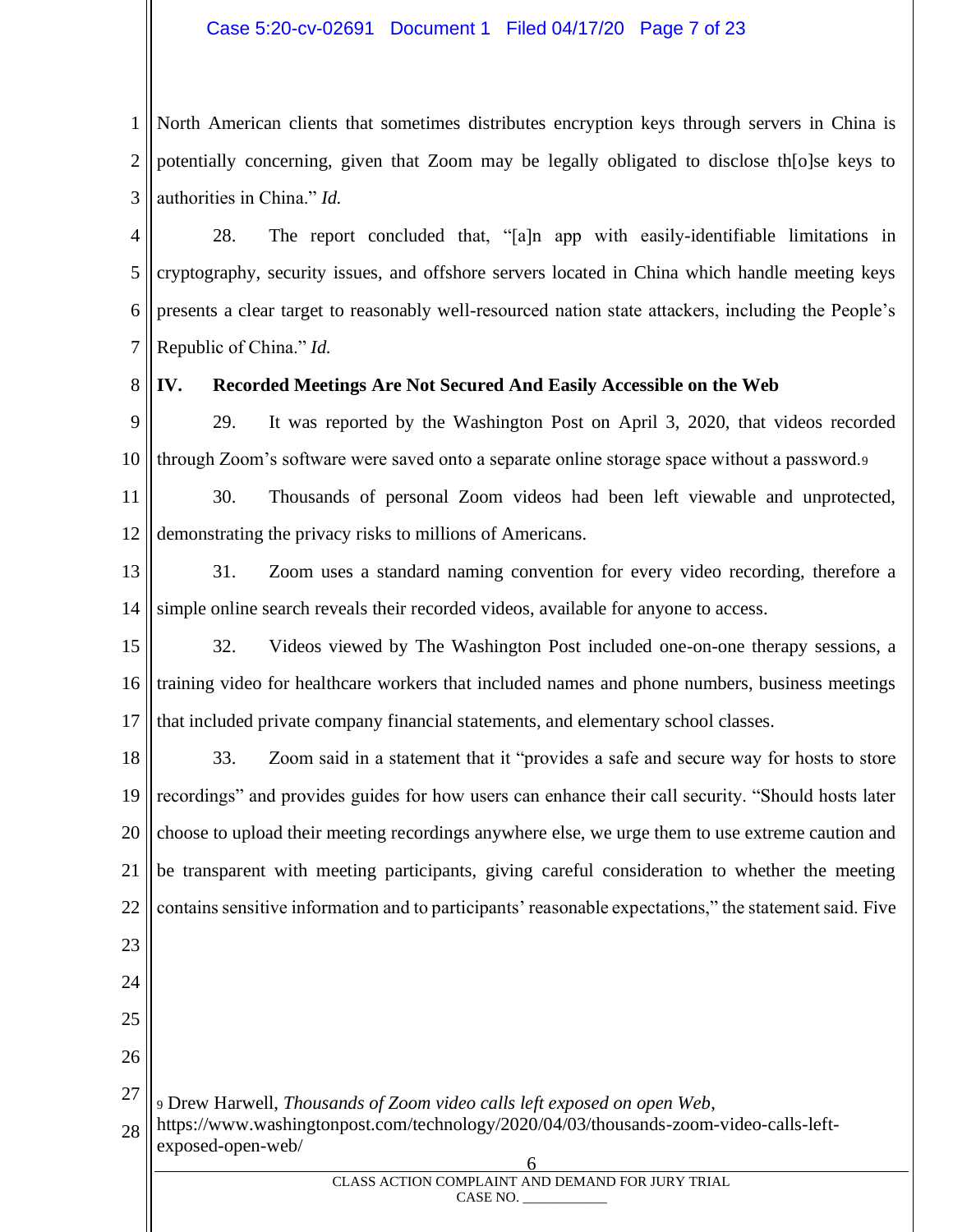1 2 people identified in the videos The Washington Post viewed said they had no idea how the footage made its way online.<sup>10</sup>

3 4 5 34. Zoom videos are not recorded by default but call hosts can choose to record them and save to Zoom servers. It appears that calls are being recorded without the consent of chat participants.

6 7 8 9 10 35. Patrick Jackson, the technology chief of the privacy-software company Disconnect and a former researcher for the National Security Agency, who alerted The Post to the exposed data, said that he found the videos by using a free online search engine that scans through open cloud storage space online. One search for recordings using Zoom's default naming convention revealed more than 15,000 results.

11

### **V. Windows Security Risk**

12 13 36. On March 31, 2020 Bleeping Computer published findings that Zoom lets attackers steal Microsoft Windows credentials.

14 15 16 17 37. When users share a hyperlink through the Zoom chat function, and when users click the link, Windows, by default, will send the user's login name and their password hash, which can be easily cracked using free tools like Hashcat to dehash and reveal the user's password.<sup>11</sup> A remote hacker could then gain complete access the users Windows computer.

18 19 38. Additionally, links sent over Zoom chat were able to launch programs on the recipient's computer without requesting permission from the user.

#### 20 **VI. Zoom Took Advantage of Users' Computers to Install its App**

21 22 23 39. Evidence that Zoom has not taken cybersecurity seriously began to surface in mid-2019 when it was discovered that the mac operating system ("macOS") was vulnerable to having the video camera accessed by visiting a web page that loaded a malicious link.

24

25 <sup>10</sup> Drew Harwell, *Thousands of Zoom video calls left exposed on open Web*,

26 https://www.washingtonpost.com/technology/2020/04/03/thousands-zoom-video-calls-leftexposed-open-web/

27 28 <sup>11</sup> Lawrence Abrams, *Zoom Lets Attackers Steal Windows Credentials, Run Programs via UNC Links*, https://www.bleepingcomputer.com/news/security/zoom-lets-attackers-steal-windowscredentials-run-programs-via-unc-links/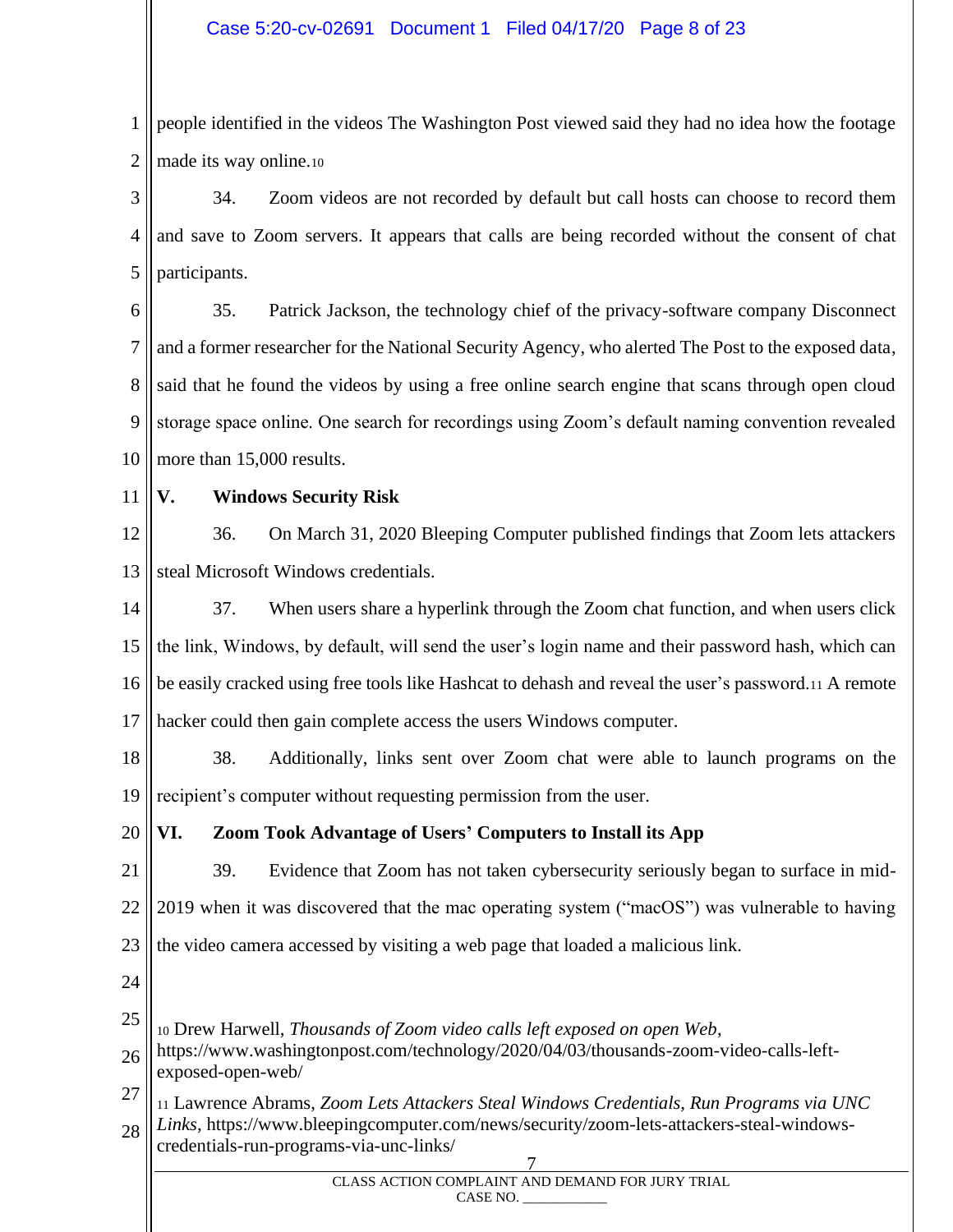|                                                                          | Case 5:20-cv-02691 Document 1 Filed 04/17/20 Page 9 of 23                                                                                                                                                                                                                                                                                                                                                                                                                                                                                                                                                                                                                                                                                                                                                                                                                                                                                                                                                                                                                                                                                                                                                                                      |
|--------------------------------------------------------------------------|------------------------------------------------------------------------------------------------------------------------------------------------------------------------------------------------------------------------------------------------------------------------------------------------------------------------------------------------------------------------------------------------------------------------------------------------------------------------------------------------------------------------------------------------------------------------------------------------------------------------------------------------------------------------------------------------------------------------------------------------------------------------------------------------------------------------------------------------------------------------------------------------------------------------------------------------------------------------------------------------------------------------------------------------------------------------------------------------------------------------------------------------------------------------------------------------------------------------------------------------|
| 1<br>$\overline{c}$<br>3<br>4<br>5<br>6<br>7<br>8<br>9<br>10<br>11<br>12 | 40.<br>In mid-2019, a security researcher named Jonathan Leitschuh posted a report about<br>security flaws with Zoom. The report noted that:<br>The Zoom client app installed a Web server on the user's computer without<br>disclosing it to the user.<br>The Web server bypassed a security improvement in Safari designed to require<br>users to click "Allow" each time a URL with an application-based link was<br>loaded. Instead of prompting, the redirection was captured by Zoom's Web<br>server, which launched the Zoom app without notifying the user.<br>Zoom's Web server lacked basic security features, so an attacker can easily direct<br>a user to a URL or load a URL within a Web page and trigger the Web server to<br>join a Zoom meeting without any prompt. That allows an attacker to hear the<br>user's audio and see the video through the user's video camera.<br>If you removed the Zoom client app, Zoom's Web server remained in place and<br>continued to run. If you subsequently clicked a link to join a Zoom meeting, the<br>Web server would quietly and automatically reinstall and launch the Zoom client.<br>41.<br>Leitschuh made his findings public on July 8, 2019.12 After this disclosure Zoom |
| 13<br>14                                                                 | removed the Web server from the install process and Apple added the Web server to its "malicious"                                                                                                                                                                                                                                                                                                                                                                                                                                                                                                                                                                                                                                                                                                                                                                                                                                                                                                                                                                                                                                                                                                                                              |
| 15<br>16<br>17<br>18<br>19<br>20<br>21<br>22<br>23<br>24                 | software" list.<br>42.<br>On March 30, 2020, Daring Fireball's John Gruber published an article stating that<br>Zoom's macOS installer bypasses the normal process in a standard installer noting that the<br>installation happened in what is called the "preflight" process which permits the app to install<br>without requiring user prompts to proceed. Gruber stated that this was "clearly not an oversight or<br>honest mistake" and that "[i]t's a complete disregard for doing things properly and honestly on<br>Zoom's part. There's no way to check what files will be installed, or where in the computer they<br>will be installed, before their installer has gone ahead and installed them."13 This was designed by<br>Zoom to avoid disclosure and bypass user intent.                                                                                                                                                                                                                                                                                                                                                                                                                                                       |
| 25<br>26<br>27<br>28                                                     | 12 Jonathan Leitschuh, Zoom Zero Day: 4+ Million Webcams & maybe an RCE? Just get them to<br>visit your website!, https://medium.com/bugbountywriteup/zoom-zero-day-4-million-webcams-<br>maybe-an-rce-just-get-them-to-visit-your-website-ac75c83f4ef5<br>13 John Gruber, Regarding Zoom, https://daringfireball.net/2020/03/regarding_zoom<br>CLASS ACTION COMPLAINT AND DEMAND FOR JURY TRIAL<br>CASE NO.                                                                                                                                                                                                                                                                                                                                                                                                                                                                                                                                                                                                                                                                                                                                                                                                                                   |
|                                                                          |                                                                                                                                                                                                                                                                                                                                                                                                                                                                                                                                                                                                                                                                                                                                                                                                                                                                                                                                                                                                                                                                                                                                                                                                                                                |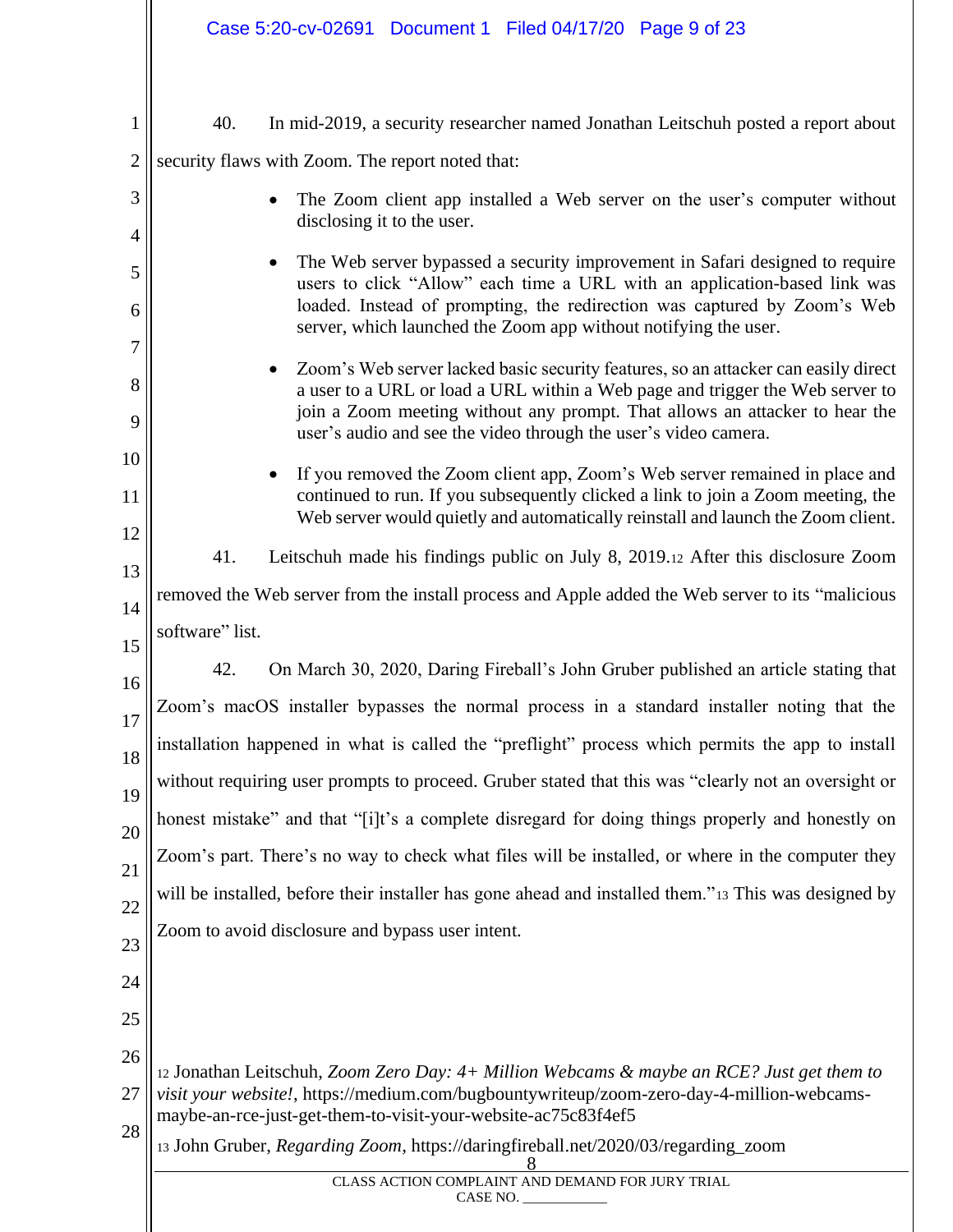#### 1 **VII. One of Zoom's Software Bugs Gave Hackers Full Control Over Computers**

2 3 4 43. Former NSA hacker and security researcher Patrick Wardle revealed two security flaws that have been discovered and still did not have a fix, known as "zero-day exploits." These bugs are targeted by hackers because there is no way to defend an exploitation of the vulnerability.

5 6 7 8 9 44. If a hacker has access to control a computer, physically or remotely, they can add malicious code to the Zoom installer giving them full access to the entire computer. They can also inject code into the Zoom installation and get it to request that users provide the app access to the computer's camera and microphone, thereby providing the attacker with access to those features of the computer.<sup>14</sup>

10

### **VIII. Zoom's Software has Design Flaws That Allow Hackers Access to Private Videoconferences**

11

12 13 14 15 16 17 18 19 20 45. One major design flaw by Zoom was having meeting IDs that were nine to elevendigits in length. However, a nine to eleven-digit number is too small relative to the number of meetings being held. Security researchers at Check Point Research probed this weakness by writing a script that generated random numbers in the range Zoom employs and tested it on the Zoom platform. They found that 4% of the randomly generated numbers matched live meeting IDs. Check Point made its findings public on January 28, 2020.<sup>15</sup> This weakness is how a hacker can easily gain access to a private videoconference, known as "Zoombombing." Zoombombing is when an unauthorized person or stranger joins a Zoom meeting/chat session and causes disorder by saying offensive things and even photobombing your meeting by sharing pornographic and hate images.<sup>16</sup>

- 21 22 23 46. Zoom did not control the amount of times a user could request a Zoom meeting URL, a well-known technology function in the software industry, so the researchers were able to send thousands of URLs to Zoom's server and quickly determine which were actual life meetings.
- 24
- 25 26 <sup>14</sup> Patrick Wardle, *The 'S' in Zoom, Stands for Security: Uncovering (local) security flaws in Zoom's latest macOS client*, https://objective-see.com/blog/blog\_0x56.html

<sup>15</sup> Alexander Chailytko, *Zoom-Zoom: We Are Watching You*,

27 https://research.checkpoint.com/2020/zoom-zoom-we-are-watching-you/

28 9 <sup>16</sup> Kellep Charles, *What is Zoombombing and how to defend against it*, https://securityboulevard.com/2020/04/what-is-zoombombing-and-how-to-defend-against-it/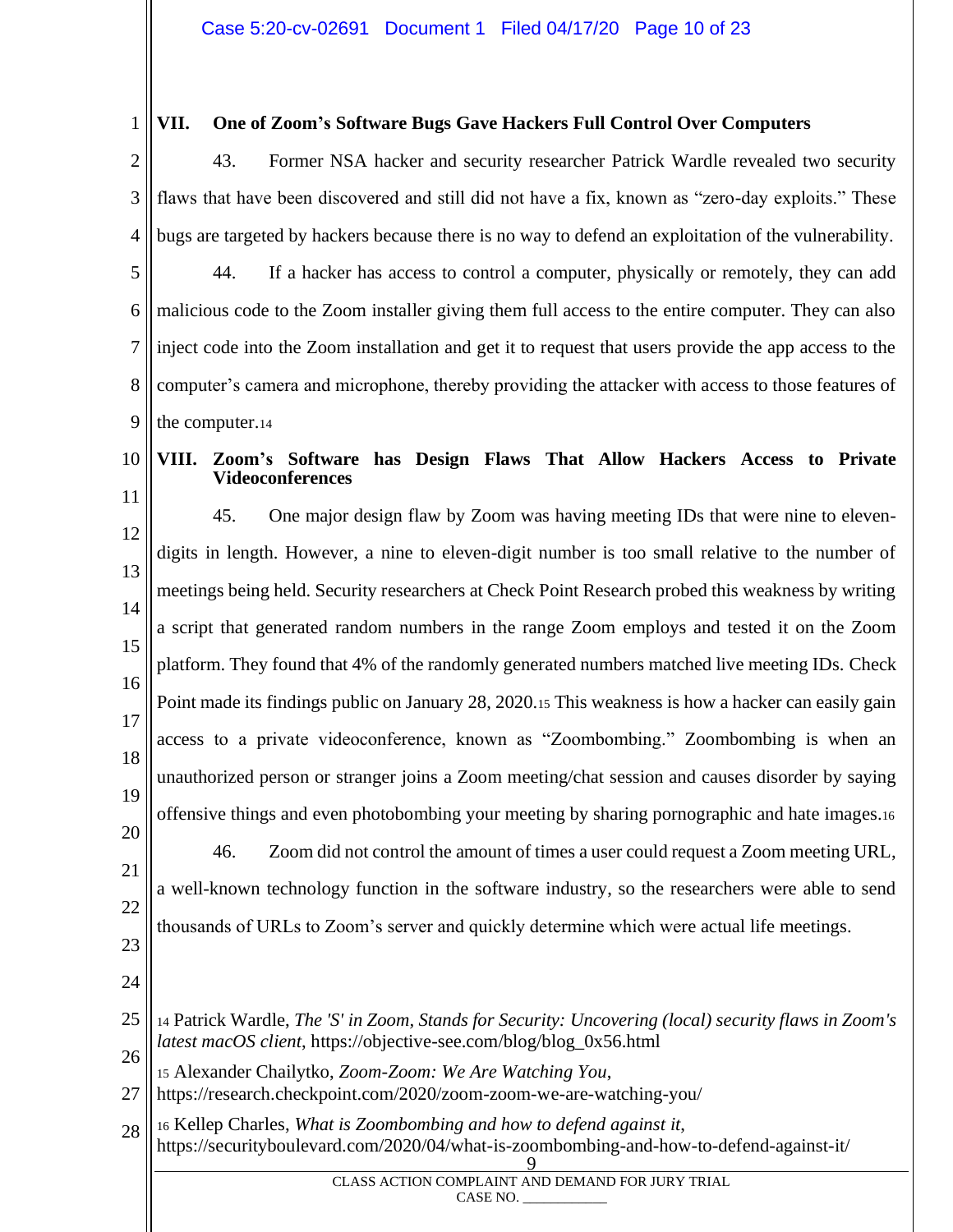#### 1 **IX. Zoom Shared LinkedIn Data**

2 3 4 5 6 47. On April 2, 2020, the New York Times reported that if a Zoom user had signed up for LinkedIn Sales Navigator, every Zoom participant's name and email address in the chat was matched against LinkedIn's database and, if they had a LinkedIn profile, they were connected to it. Any participant who subscribed to the LinkedIn feature could hover over a participant's name to see their LinkedIn profile card.

7 8 48. Zoom permanently removed the feature on April 1, 2020 after the New York Times contacted the company about it.

9

## **X. Zoom's Did Not Obtain User Consent Before Sharing Their Information**

10 11 49. Zoom disclosed its users' information to undisclosed and unauthorized third parties without the users' consent.

12 13 14 15 50. The disclosure of a Zoom user's unique advertiser identifier is invasive because advertisers use this information to track data so they can deliver customized advertising. The identifier is used for tracking and identifying a user, allowing the advertiser to identify when users perform certain actions.

16 17 18 51. Advertisers use this information to learn more about users, including their behaviors, demographics and preferences. This information has significant economic value. Additionally, this information makes people more vulnerable to identity fraud.

19 20 21 22 52. Zoom's data-sharing activity was not visible to the user, thus Zoom users had no opportunity to express or withhold consent to Zoom's misconduct. Since they could not detect this activity, users of Zoom have no reasonable way of knowing whether their information will be safeguarded or disclosed without their consent.

23 24 53. Zoom users had no reason to expect that Zoom would transmit their information to undisclosed third parties without their consent to be used to track and target them.

- **XI. Zoom's Absolute Disregard For Standard Security Practices Put Zoom Users' Information at Risk and Ultimately Led to a Data Breach of Users' Credentials**
- 26 27

25

54. Zoom's disregard for the security of its users' information put users at risk of identity theft and other dangers.

28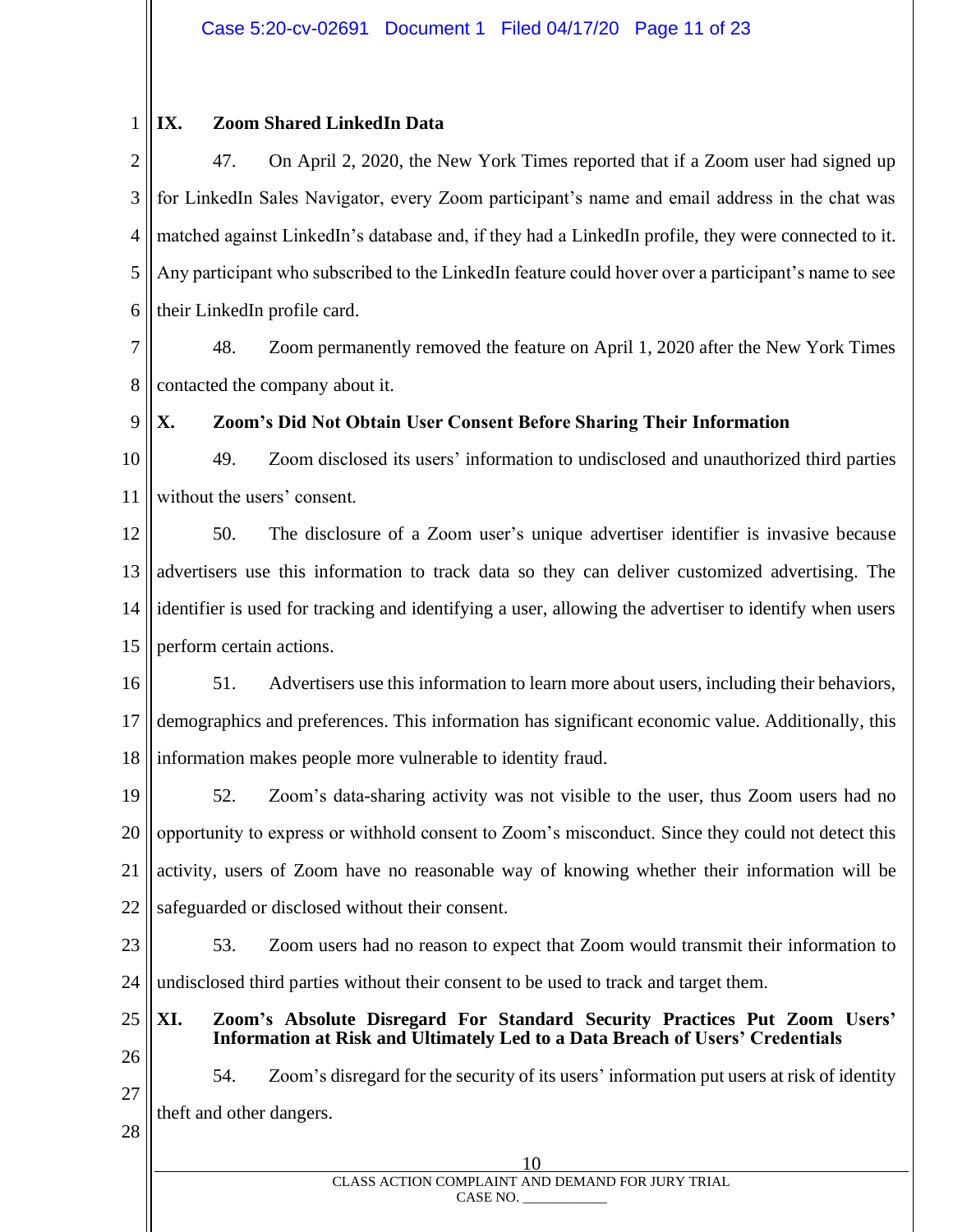#### Case 5:20-cv-02691 Document 1 Filed 04/17/20 Page 12 of 23

1 2 55. By cutting corners and by neglecting to spend the time, money, resources and effort to secure its platform, Zoom greatly increased the risk that its users would suffer harm.

3 4 56. In fact, Zoom users did suffer harm, as explained in a Forbes article published on April 13, 2020 titled, "500,000 Hacked Zoom Accounts Given Away For Free On The Dark Web."<sup>17</sup>

5 6 7 57. Cybersecurity researchers were able to contact some of the compromised account holders and they were told that the usernames and passwords found on the dark web were in fact correct. *Id.*

8 9 10 58. The various shortcomings in their programming that was described above were simply cost cutting measures to enable Zoom to maximize its bottom line at the expense of users' privacy and security.

11 12 13 59. Zoom is a for profit corporation that has been valued at over \$30 billion dollars. With vast resources at its disposal, Zoom's failure to protect the welfare of its users which comprise private individuals and many United States government agencies is inexcusable.

14 15 16 17 18 19 20 21 22 60. A Forbes report revealed that U.S. agencies handling the coronavirus response had spent a collective \$1.3 million on Zoom technology in just a few days at the end of March. Not only had the Centers for Disease Control and Prevention (CDC) and the Federal Emergency Management Agency (FEMA) spent hundreds of thousands on Zoom for COVID-19-related webinars and calls, but other government agencies had also purchased the technology. That included the State Department and one organization that was the alleged victim of a major Chinese hack, the Office of Personnel Management, in a breach that saw the private data of 21 million Americans leak. The U.K. government is also a well-known user of the tool, hosting critical cabinet meetings over Zoom.<sup>18</sup>

23

24 25 <sup>17</sup> Lee Matthews, *500,000 Hacked Zoom Accounts Given Away For Free On The Dark Web*, https://www.forbes.com/sites/leemathews/2020/04/13/500000-hacked-zoom-accounts-givenaway-for-free-on-the-dark-web/#603da42c58c5

26 27 <sup>18</sup> Thomas Brewster, *Why Zoom Really Needs Better Privacy: \$1.4 Million Orders Show The US Government's COVID-19 Response Is Now Relying On It*,

28 https://www.forbes.com/sites/thomasbrewster/2020/04/02/why-zoom-really-needs-better-privacy-13-million-orders-show-the-us-governments-covid-19-response-is-now-relying-on-

it/#5f30164977e8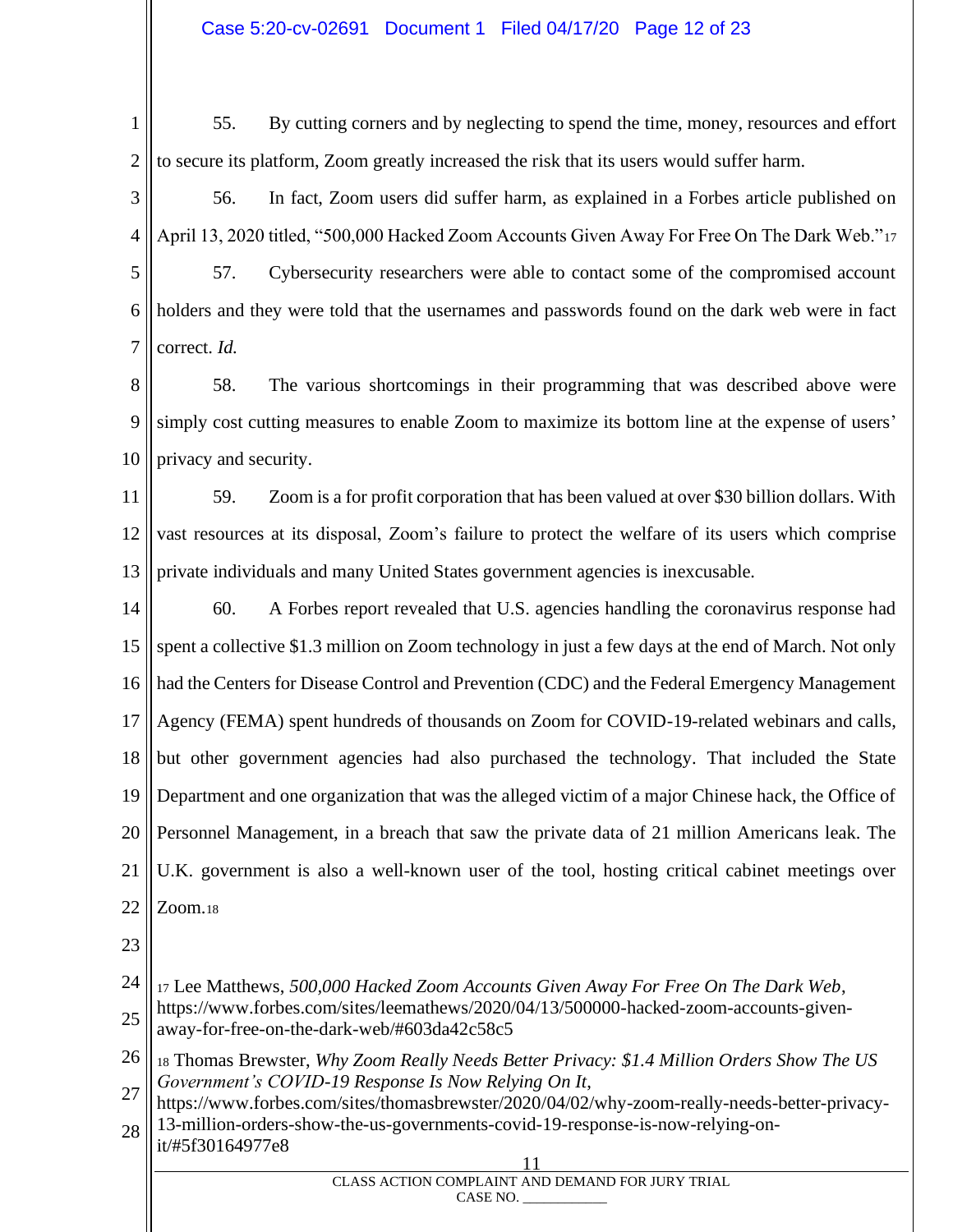- 1 2 61. Zoom's failure to take adequate measures to secure its users data is inexcusable and creates liability as described in the claims below.
- 3

## **CLASS ACTION ALLEGATIONS**

4 5 62. Plaintiff brings this action pursuant to Federal Rule of Civil Procedure 23 individually and on behalf of the following Class:

6

7

All individuals who used the Zoom platform in the United States during the time period of four years prior to the filing of the complaint through the present.<sup>19</sup>

8 9 10 11 12 13 14 63. Excluded from each Class are: (1) any Judge or Magistrate presiding over this action and any members of their families; (2) Defendant, Defendant's subsidiaries, parents, successors, predecessors, and any entity in which Defendant or its parent has a controlling interest and their current or former employees, officers, and directors; (3) persons who properly execute and file a timely request for exclusion from the Class; (4) persons whose claims in this matter have been finally adjudicated on the merits or otherwise released; (5) Plaintiff's counsel and Defendant's counsel; and (6) the legal representatives, successors, and assigns of any such excluded persons.

15 16 17 64. **Ascertainability:** Membership of the Class is defined based on objective criteria, and individual members will be identifiable from Defendant's records, including the Zoom accounts.

18 19 20 21 65. **Numerosity:** The exact number of members of the Class is unknown and unavailable to Plaintiff at this time, but individual joinder in this case is impracticable. The Class likely consists of thousands of individuals, if not millions of individuals, and the members can be identified through Defendant's records.

22 23 24 66. **Predominant Common Questions:** The Class' claims present common questions of law and fact, and those questions predominate over any questions that may affect individual Class members. Common questions for the Class include, but are not limited to, the following:

a. Whether Defendant violated Plaintiff's and Class members' privacy rights;

- 25
- 26
- b. Whether Defendant acted negligently;
- 27

28 <sup>19</sup> Plaintiff has defined the Class based on currently available information and hereby reserves the right to amend the definition of the Class, including, without limitation, the Class Period.

| CLASS ACTION COMPLAINT AND DEMAND FOR JURY TRIAL<br>CASE NO. |  |
|--------------------------------------------------------------|--|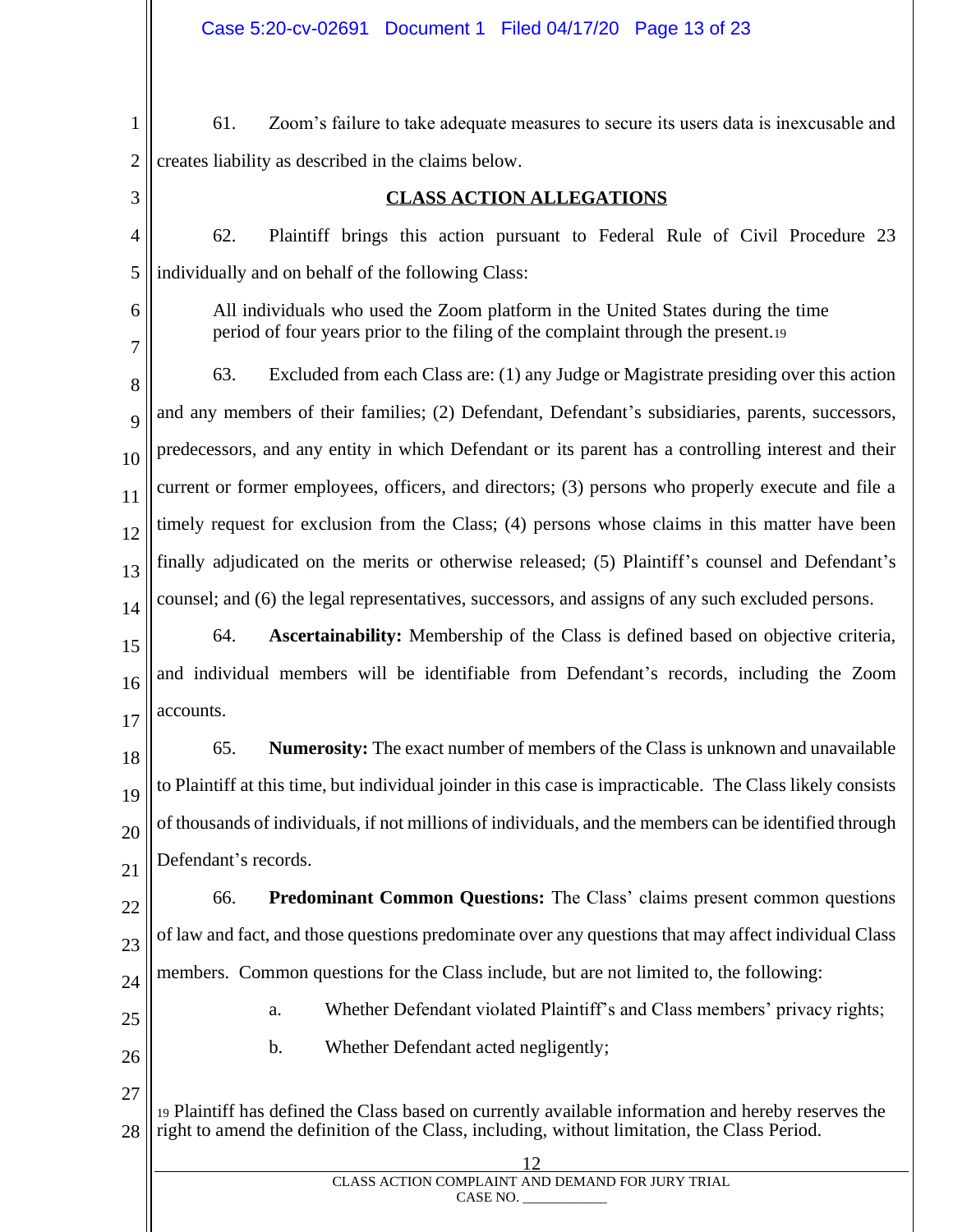1 2 3 4 5 6 7 8 9 10 11 12 13 14 15 16 17 18 19 20 21 22 23 24 25 c. Whether Defendant's acts and practices complained of herein amount to egregious breaches of social norms; d. Whether Plaintiff and the Class members were harmed; e. Whether Defendant and Plaintiff formed implied contracts; f. Whether Defendant breached implied contracts with Plaintiff and the Class members; g. Whether Defendant's conduct was unfair; h. Whether Defendant's conduct was fraudulent; i. Whether Defendant omitted or misrepresented material facts regarding the information of Plaintiff and Class members it shared with third parties, including Facebook; j. Whether Plaintiff and the Class members are entitled to equitable relief, including but not limited to, injunctive relief, restitution, and disgorgement; and, k. Whether Plaintiff and the Class members are entitled to actual, statutory, punitive or other forms of damages, and other monetary relief. 67. **Typicality:** Plaintiff's claims are typical of the claims of the other members of the proposed Class. Defendant's conduct that gave rise to the claims of Plaintiff and the members of the Class is the same for all members of the Class. 68. **Adequate Representation:** Plaintiff has and will continue to fairly and adequately represent and protect the interests of the Class. Plaintiff has retained counsel competent and experienced in complex litigation and class actions, including privacy violations. Plaintiff has no interest that is antagonistic to those of the Class, and Defendant has no defenses unique to Plaintiff. Plaintiff and his counsel are committed to vigorously prosecuting this action on behalf of the members of the Class, and they have the resources to do so. Neither Plaintiff nor his counsel have any interest adverse to those of the other members of the Class. 69. **Substantial Benefits:** This class action is appropriate for certification because class

26 27 28 proceedings are superior to other available methods for the fair and efficient adjudication of this controversy and joinder of all members of the Class is impracticable. This proposed class action presents fewer management difficulties than individual litigation, and provides the benefits of single

13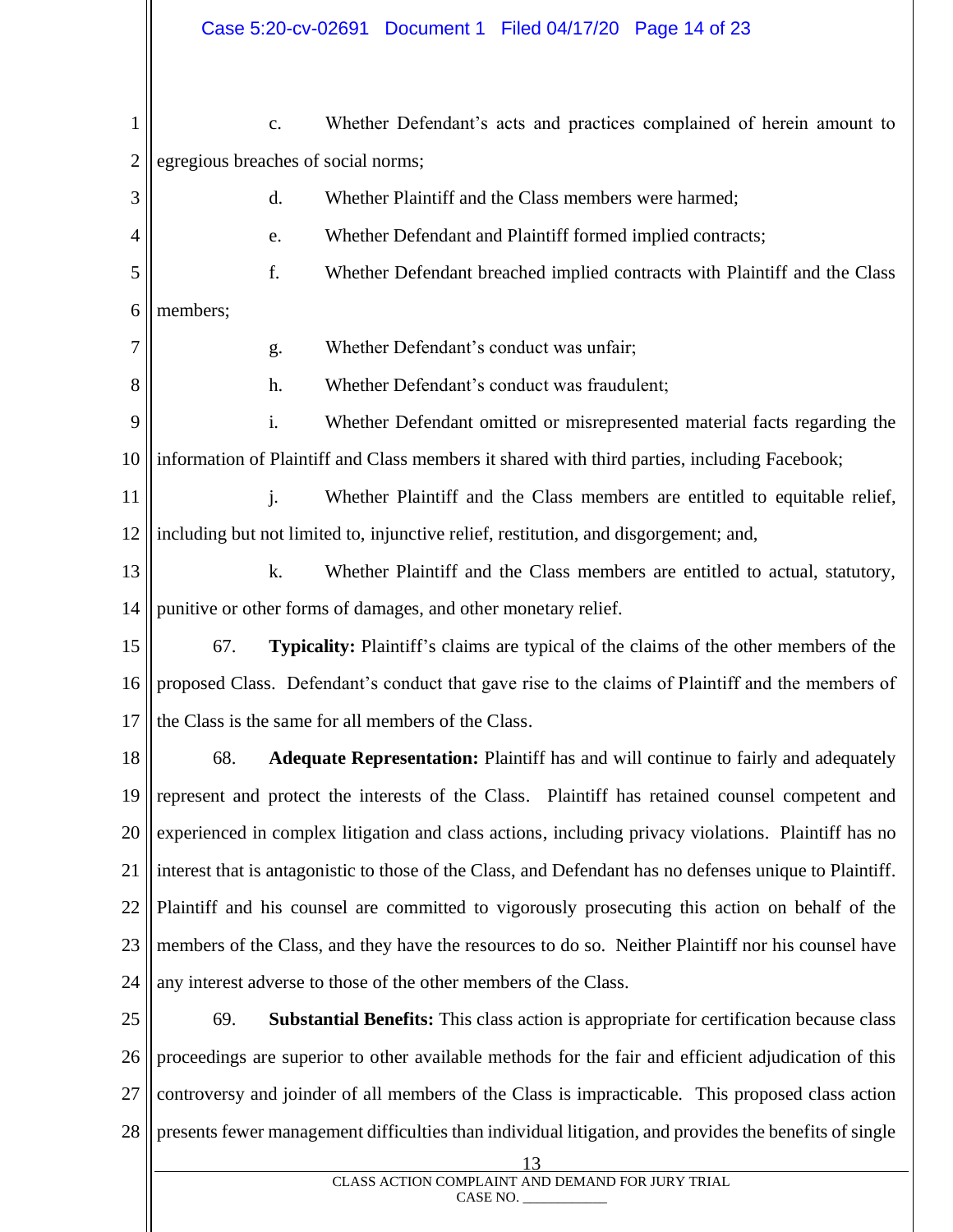1 2 adjudication, economies of scale, and comprehensive supervision by a single court. Class treatment will create economies of time, effort, and expense and promote uniform decision-making.

3 4 5 70. Plaintiff reserves the right to revise the foregoing class allegations and definitions based on facts learned and legal developments following additional investigation, discovery, or otherwise.

6

#### **CALIFORNIA LAW APPLIES TO THE ENTIRE CLASS**

7 8 9 10 11 71. California's substantive laws apply to every member of the Class, regardless of where in the United States the Class member resides. The State of California has sufficient contacts to Defendant's relevant conduct for California law to be uniformly applied to the claims of the Class. The application of California law to all relevant Class members comports with the Due Process Clause given the significant aggregation of contacts between Defendant's conduct and California.

12

72. Zoom is headquartered and does substantial business in California.

13 14 73. A significant percentage of the Class members are located in California and a substantial portion of Zoom's unlawful conduct was conducted in California.

15 16 17 18 74. The conduct that forms the basis for each Class member's claims against Zoom emanated from Zoom's headquarters in San Jose, California, including Zoom's misrepresentations and omissions regarding data privacy. Zoom instructs users with questions about privacy to contact Zoom at an address in San Jose.

19 20 21 22 23 24 75. California has a greater interest than any other state in applying its law to the claims at issue in this case. California has a strong interest in preventing its resident corporations from engaging in unfair and deceptive conduct and in ensuring that harm inflicted on resident consumers is redressed. California's interest in preventing unlawful corporate behavior occurring in California substantially outweighs any interest of any other state in denying recovery to its residents injured by an out of state defendant or in applying its laws to conduct occurring outside its borders.

25 26 27 28 76. The application of California laws to the Class is also appropriate under California's choice of law rules because California has significant contacts to the claims of Plaintiff and the proposed Class, and California has a greater interest in applying its laws here than any other interested state.

#### 14 CLASS ACTION COMPLAINT AND DEMAND FOR JURY TRIAL CASE NO.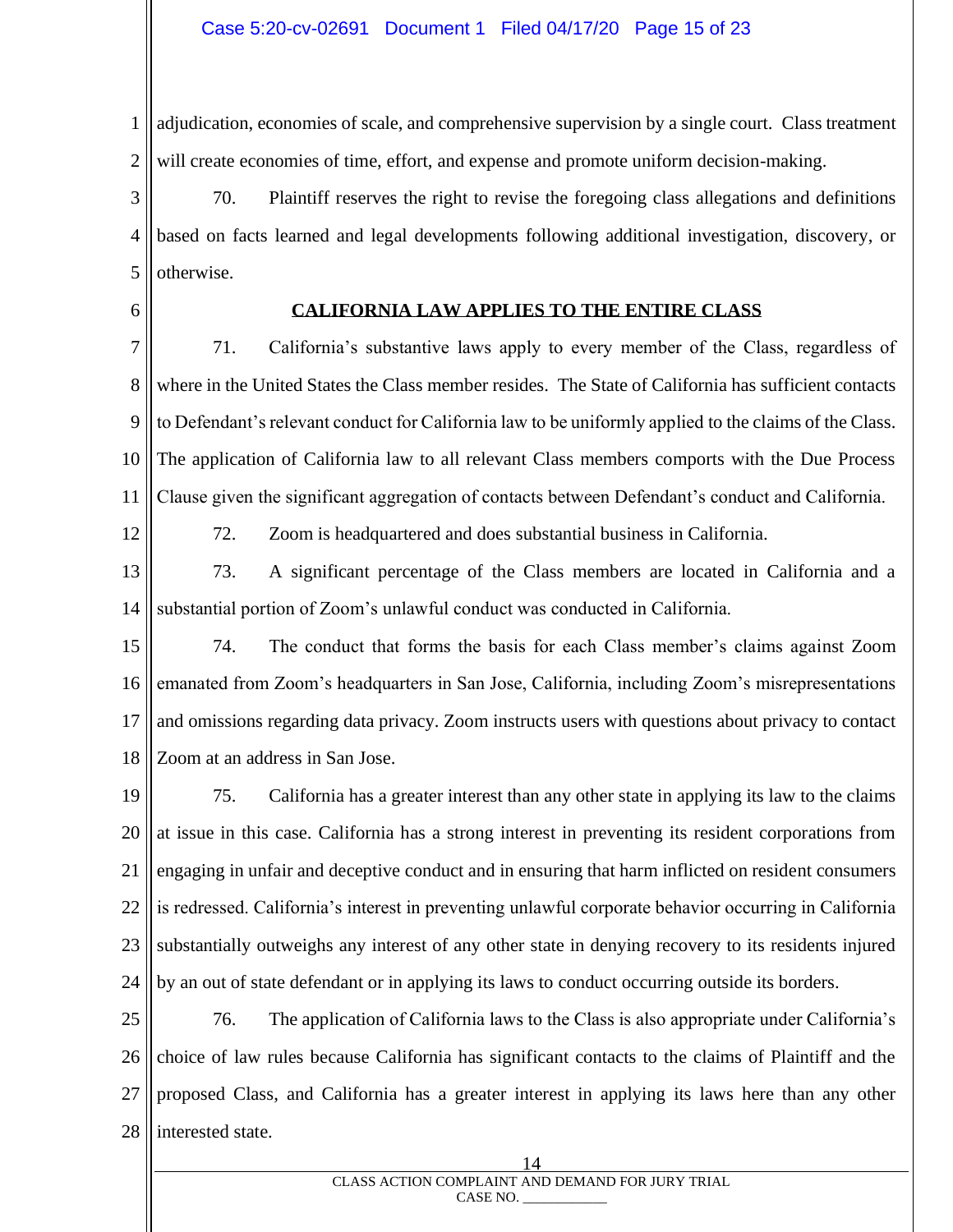|                | Case 5:20-cv-02691 Document 1 Filed 04/17/20 Page 16 of 23                                            |  |  |  |  |  |  |  |
|----------------|-------------------------------------------------------------------------------------------------------|--|--|--|--|--|--|--|
|                |                                                                                                       |  |  |  |  |  |  |  |
| 1              | <b>CLAIMS FOR RELIEF</b>                                                                              |  |  |  |  |  |  |  |
| $\overline{c}$ | <b>FIRST CLAIM FOR RELIEF</b><br><b>Negligence</b>                                                    |  |  |  |  |  |  |  |
| 3              | (On Behalf of Plaintiff and the Class)                                                                |  |  |  |  |  |  |  |
| 4              | 77.<br>Plaintiff re-alleges and incorporates the preceding allegations of this Complaint with         |  |  |  |  |  |  |  |
| 5              | the same force and effect as if fully restated herein.                                                |  |  |  |  |  |  |  |
| 6              | 78.<br>Defendant provided services to Plaintiff and the Class Members, including the ability          |  |  |  |  |  |  |  |
| 7              | to participate in videoconferences that Zoom marketed and represented as secured. Plaintiff's and     |  |  |  |  |  |  |  |
| 8              | the Class members' use of Zoom was predicated on the understanding that Zoom would take               |  |  |  |  |  |  |  |
| 9              | appropriate measures to protect their information. Zoom had a special relationship with Plaintiff and |  |  |  |  |  |  |  |
| 10             | the Class members as a result of being entrusted with their content and information, which created    |  |  |  |  |  |  |  |
| 11             | a duty of care between Zoom and the Class.                                                            |  |  |  |  |  |  |  |
| 12             | 79.<br>Defendant owed a duty to Plaintiff and the Class to exercise reasonable care in                |  |  |  |  |  |  |  |
| 13             | implementing and maintaining reliable security systems and practices to ensure the safety of          |  |  |  |  |  |  |  |
| 14             | Plaintiff and the Class members' information by securing their information using reasonable and       |  |  |  |  |  |  |  |
| 15             | accepted methods, and by not disclosing, this information to third parties, like Facebook, without    |  |  |  |  |  |  |  |
| 16             | informed consent.                                                                                     |  |  |  |  |  |  |  |
| 17             | 80.<br>Defendant breached its duties by, failing to implement and maintain reasonable                 |  |  |  |  |  |  |  |
| 18             | security protections for users and by disclosing personal user information to third parties, like     |  |  |  |  |  |  |  |
| 19             | Facebook, without the consent of its users.                                                           |  |  |  |  |  |  |  |
| 20             | 81.<br>But for Defendant's actions and breaches of its duties, Plaintiff's and Class members'         |  |  |  |  |  |  |  |
| 21             | information would be secure. Third parties, like Facebook, would not have gained access to users'     |  |  |  |  |  |  |  |
| 22             | information and users' Zoom credentials would not have wound up on the dark web for hackers to        |  |  |  |  |  |  |  |
| 23             | exploit.                                                                                              |  |  |  |  |  |  |  |
| 24             | 82.<br>It was foreseeable that Defendant's conduct as alleged herein would harm Plaintiff             |  |  |  |  |  |  |  |
| 25             | and the Class. Plaintiff knew or should have known that its inability to adequately protect user      |  |  |  |  |  |  |  |
| 26             |                                                                                                       |  |  |  |  |  |  |  |
| 27             |                                                                                                       |  |  |  |  |  |  |  |
| 28             |                                                                                                       |  |  |  |  |  |  |  |
|                | 15<br>CLASS ACTION COMPLAINT AND DEMAND FOR JURY TRIAL                                                |  |  |  |  |  |  |  |
|                | CASE NO.                                                                                              |  |  |  |  |  |  |  |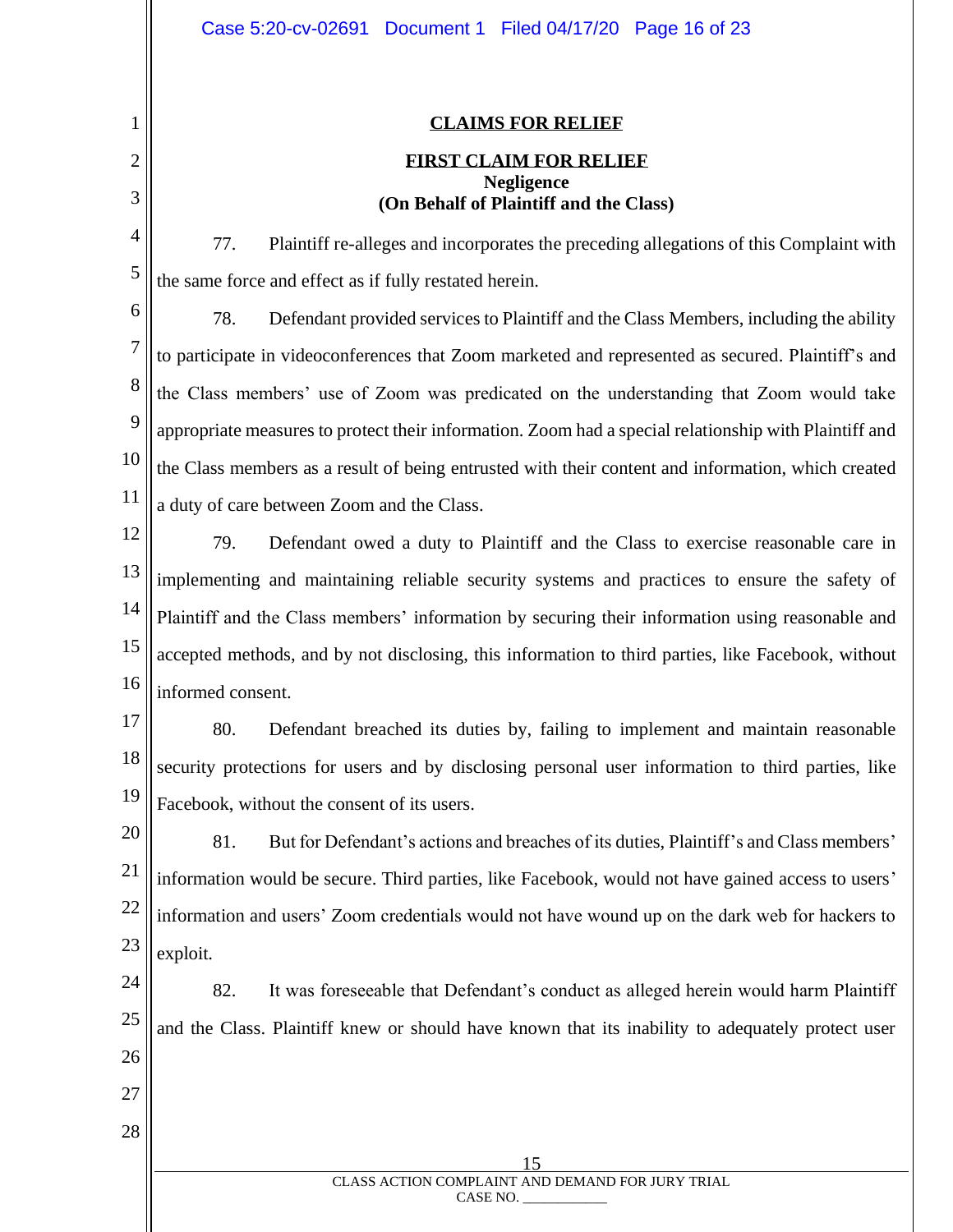#### Case 5:20-cv-02691 Document 1 Filed 04/17/20 Page 17 of 23

1 2 information, and sharing information with third parties, like Facebook, would cause harm to Plaintiff and the Class.

3 4 83. Defendant's breach as alleged herein directly and proximately resulted in Plaintiff's and the Class' injuries.

5 6 84. As a result of Defendant's breach, Plaintiff and the Class have been damaged in the amount to be determined at trial.

7

8

14

#### **SECOND CLAIM FOR RELIEF Breach of Implied Contract (On Behalf of Plaintiff and the Class)**

9 10 85. Plaintiff re-alleges and incorporates the preceding allegations of this Complaint with the same force and effect as if fully restated herein.

11 12 13 86. Defendant offered its videoconferencing capabilities to Plaintiff and the Class Members. In exchange, Defendant received benefits in the form of monetary payments and access to Plaintiff's valuable personal information.

87. Defendant has acknowledged these benefits and accepted or retained them.

15 16 17 88. Implicit in the exchange of the products and services for the benefits provided by Plaintiff and the Class members is an agreement that Defendant would safeguard their personal information.

18 19 20 21 89. Without such implied contracts, Plaintiff and the Class members would not have conferred benefits on Defendant, but rather would have chosen an alternative videoconference platform that did not fail to protect their information, or intentionally share their information with undisclosed and unauthorized parties.

22 23 90. Plaintiff and Class members fully performed their obligations under their implied contracts with Defendant, but Defendant did not perform its obligations.

24 25 26 27 91. Defendant breached its implied contracts with Plaintiff and the Class Members when it failed to protect their information, and when it disclosed their information to unauthorized third parties like Facebook. These circumstances are such that it would be inequitable for Defendant to retain the benefits received.

28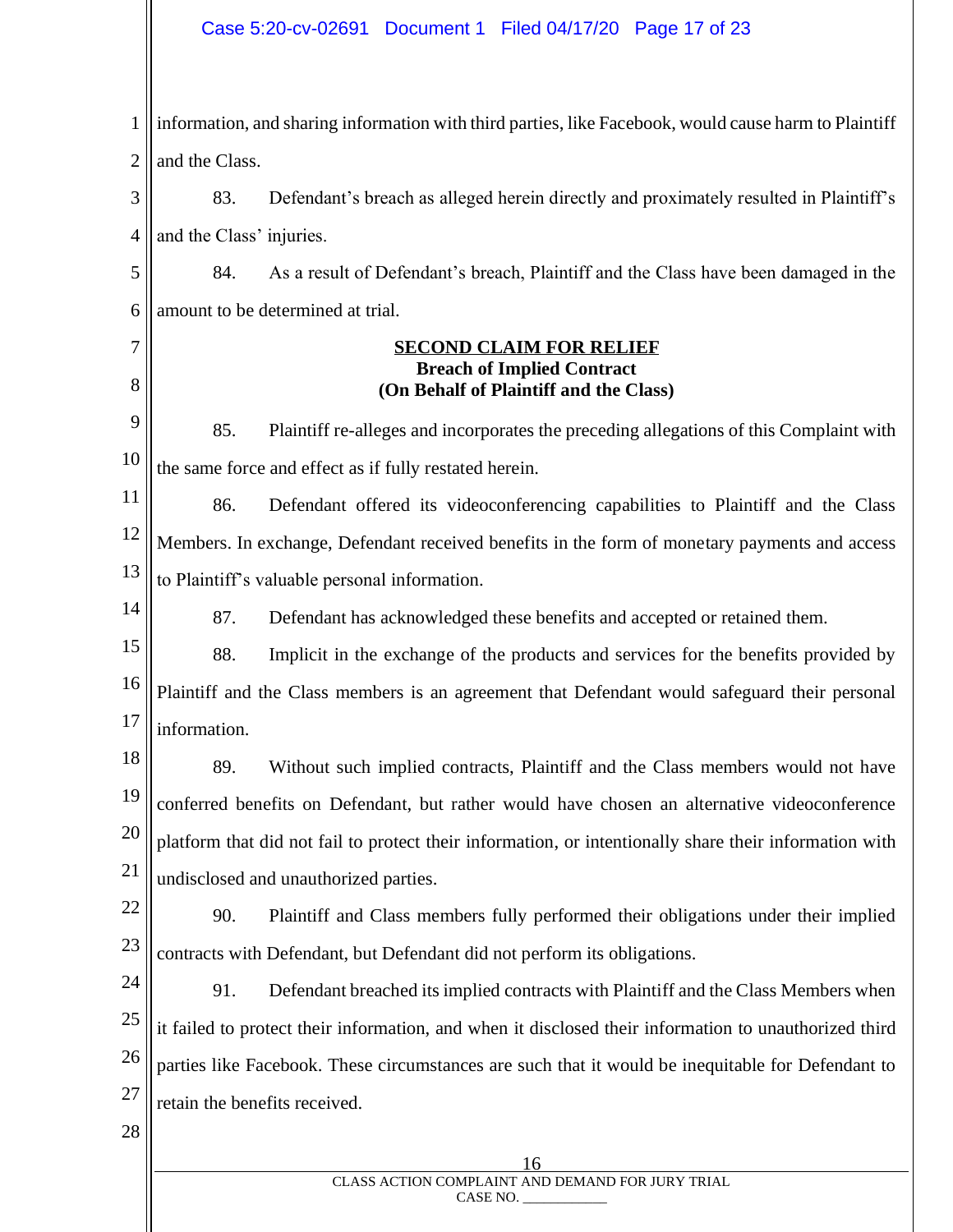| Case 5:20-cv-02691  Document 1  Filed 04/17/20  Page 18 of 23 |  |  |
|---------------------------------------------------------------|--|--|
|                                                               |  |  |

1 2 3 92. As a direct and proximate result of defendant's breach of its implied contracts with Plaintiff and the Class members, Plaintiff and the Class members have suffered and will continue to suffer injury.

4 5 6 7 93. Had Plaintiff and the Class members known the truth about Zoom's failure to protect their information, and Zoom's undisclosed sharing of their information with third parties, they would not have entrusted their information to Zoom and would not have been willing to use, or pay for, Zoom's videoconferencing services.

8 9 10 11 94. Plaintiff and Class members did not receive the benefit of their bargain with Zoom because they paid for a value of services, either through information or a combination of their information and money, they did not receive the privacy protections that Zoom should have provided.

12

13

14

#### **THIRD CLAIM FOR RELIEF Violation of the California Consumer Privacy Act Cal. Civ. Code § 1798.100** *et seq.* **(On Behalf of Plaintiff and the Class)**

15 16 95. Plaintiff re-alleges and incorporates the preceding allegations of this Complaint with the same force and effect as if fully restated herein.

17 18 96. California's Consumer Privacy Act ("CCPA") protects consumers' personal information from collection and use by businesses without consumers' notice and consent.

19 20 21 97. Defendant violated the CCPA by using customers' information without providing the required notice under the CCPA. *See* Cal. Civ Code § 1798.100(b). Defendant did not notify Plaintiff and the Class members that it was disclosing their information to unauthorized parties.

22 23 24 25 98. Defendant also violated the CCPA by failing to provide notice to its customers of their right to opt-out of the disclosure of their information to unauthorized third parties. *See* Cal. Civ. Code § 1798.120(b). Defendant did not give Plaintiff and the Class members the opportunity to opt out before it provided their information to unauthorized parties.

26 27 28 99. Defendant further violated the CCPA by failing to adequately protect Plaintiff's and Class members' information from data breach, and to prevent Plaintiff's and Class members' unencrypted and unredacted personal information from unauthorized disclosure. This failure was a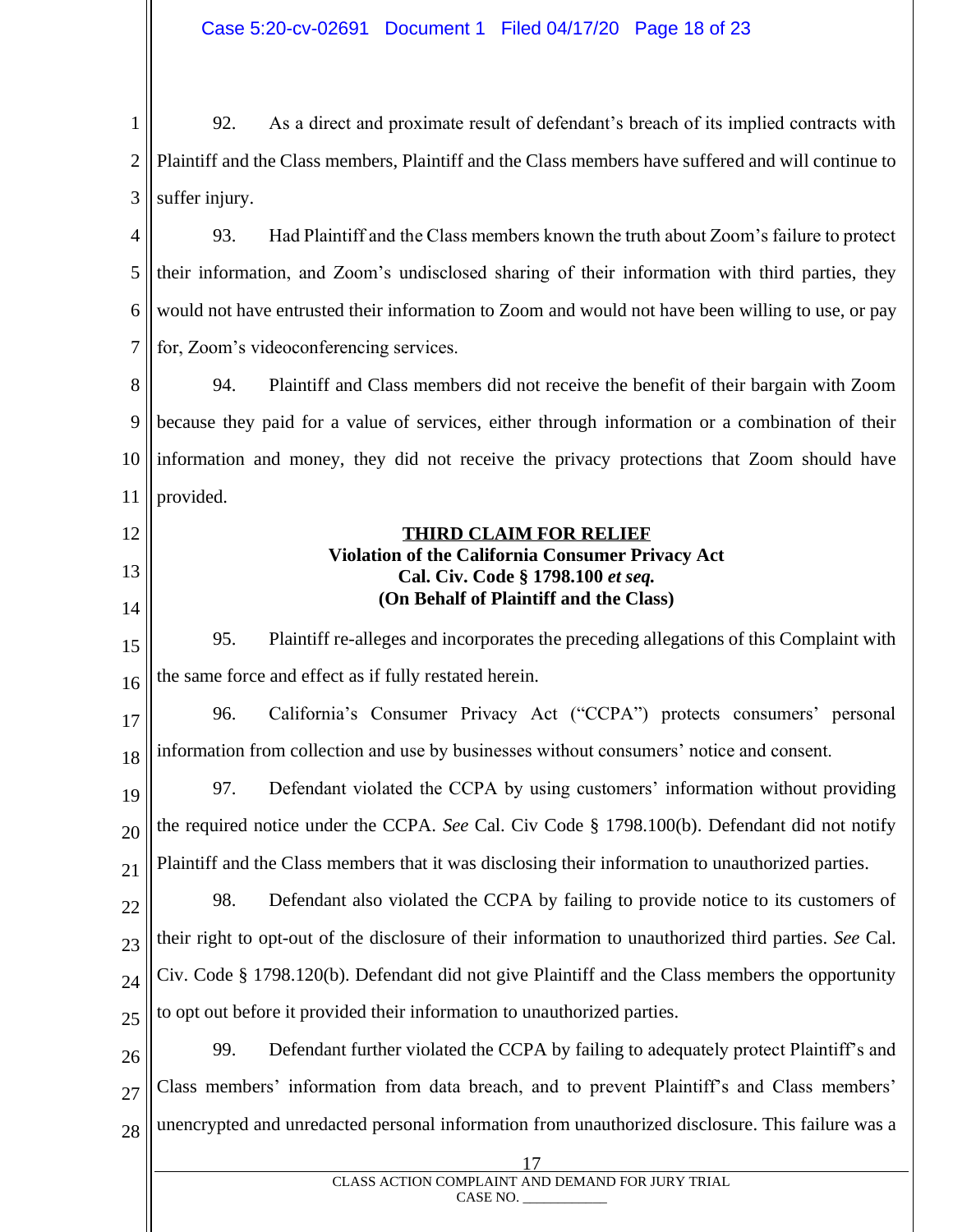#### Case 5:20-cv-02691 Document 1 Filed 04/17/20 Page 19 of 23

1 2 3 result of Defendant's violation of its duty to implement and maintain reasonable security procedures and practices appropriate to the nature of the information of Plaintiff and Class members. *See* Cal. Civ. Code 1798.150(a).

4 5 6 7 100. As a direct and proximate result of the Defendant's acts, Plaintiff's and Class members' personal information was subjected to a data breach, and subject to unauthorized disclosure through the Zoom app where personal information was regularly collected and sent to third parties without authorization.

8 9 10 11 12 101. As a direct and proximate result of Defendant's acts, Plaintiff and the Class members were injured and lost money or property, including but not limited to the leak of their personal information in the data breach, along with information and/or the price received by Defendant for the services, the loss of the Class members' legally protected interest in the confidentiality and privacy of their personal information, nominal damages and additional losses.

13 14 15 16 102. Defendant knew or should have known that Zoom's security practices were inadequate to safeguard the Class members' personal information and that the risk of unauthorized disclosure was highly likely. Defendant failed to implement and maintain reasonable security procedures and practices appropriate to the nature of the information.

17 18 19 103. Plaintiff seeks injunctive relief in the form of an order enjoining Defendant from continuing to violate the CCPA, as well as statutory and actual damages on behalf of himself and the class.

20 21 22 23 104. Plaintiff has also provided written notice to Defendant identifying the specific provisions of the CCPA it has violated. If Defendant fails to respond to Plaintiff's notice letter or agree to adequately cure the violations described herein (and to certify that no further violations will occur), Plaintiff will also seek statutory damages on behalf of himself and the class.

- 24
- 25
- 26

27 28 105. Plaintiff re-alleges and incorporates the preceding allegations of this Complaint with the same force and effect as if fully restated herein.

**FOURTH CLAIM FOR RELIEF Violation of California Unfair Competition Law ("UCL") Bus. & Prof. Code § 17200 (On Behalf of Plaintiff and the Class)**

| CLASS ACTION COMPLAINT AND DEMAND FOR JURY TRIAL<br>CASE NO. |
|--------------------------------------------------------------|
|                                                              |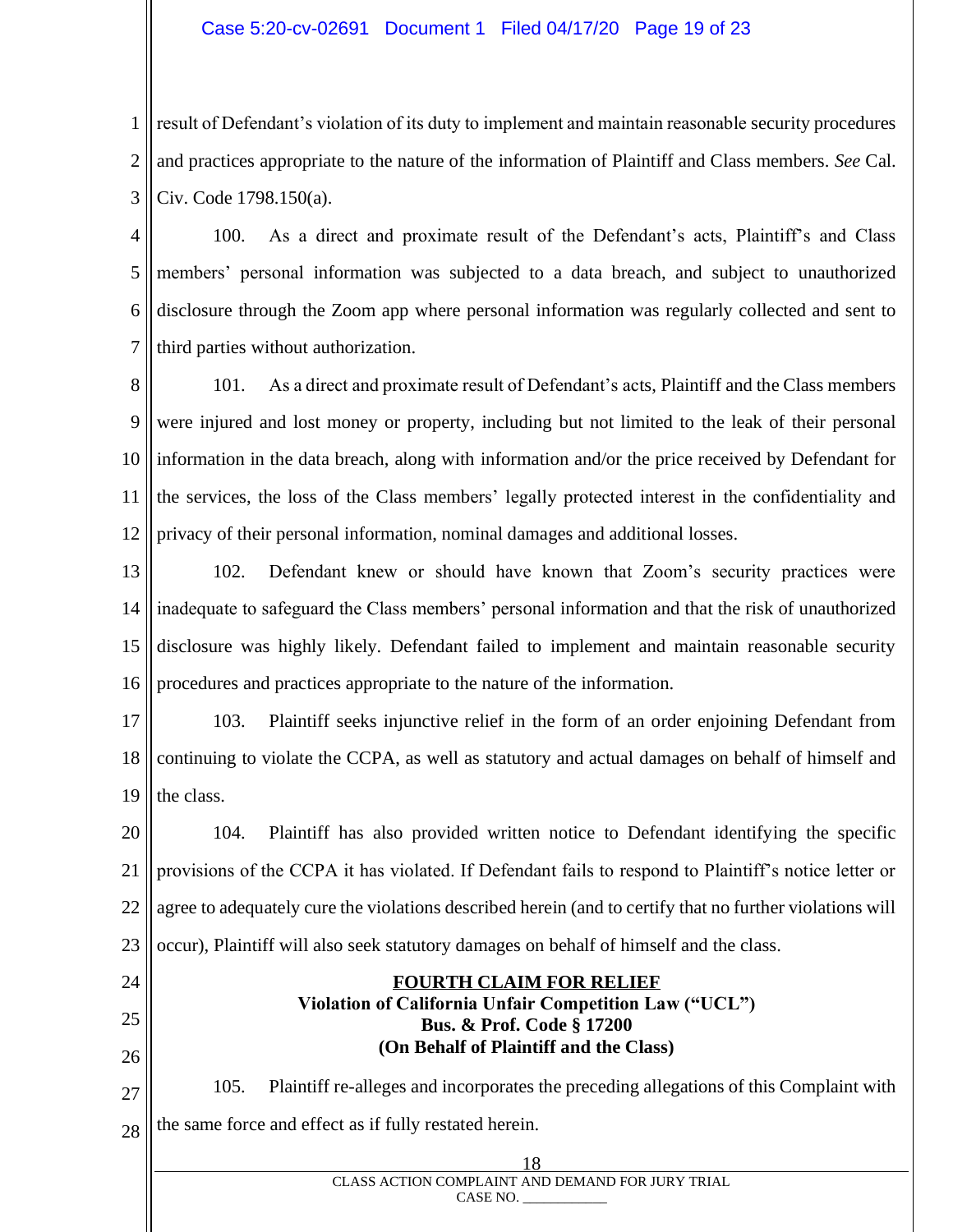1 2 3 106. California's UCL prohibits any "unlawful, unfair, or fraudulent business act or practice and unfair, deceptive, untrue or misleading advertising." *See* Cal. Bus. & Prof. Code § 17200.

4 5 6 107. Defendant engaged in unlawful activity prohibited by the UCL. The actions of Defendant as alleged herein constitute unlawful and unfair business practices within the meaning of the UCL.

7 8 108. Defendant's acts, as described herein, are "fraudulent" because they are likely to deceive the general public.

9 10 11 109. Defendant's business practices, as alleged herein, violate the "unfair" prong of the UCL because they offend established public policy and are immoral, unethical and unscrupulous or substantially injurious to consumers.

12 13 14 15 110. The reasons, justifications, or motives that Defendant may offer for the acts and omissions described herein are outweighed by the gravity of harm to the victims. The injuries suffered by Plaintiff and the Class members are substantial and are not outweighed by any countervailing benefits to consumers or competition.

16 17 18 19 20 111. Defendant's business practices described herein also violate the UCL because Defendant: falsely represented that its goods or services are of a particular standard when they are of another; advertised its goods or services with the intent not to sell them as advertised; falsely represented the subject of a transaction that was supplied, and made material omissions regarding its safeguarding of user information.

21 22 23 24 25 26 112. Had users, including Plaintiff, known the truth about Zoom's information sharing practices they would not have entrusted their information to Zoom and would not have been willing to use, pay for, or pay as much for, Zoom's products. As such, Plaintiff and class members did not receive the benefit of their bargain with Zoom because they paid for a value of services, either through information or a combination of information and money and did not receive the protections they expected.

27 28 113. As a result of Defendant's unfair business practices, Plaintiff and the Class members suffered injury.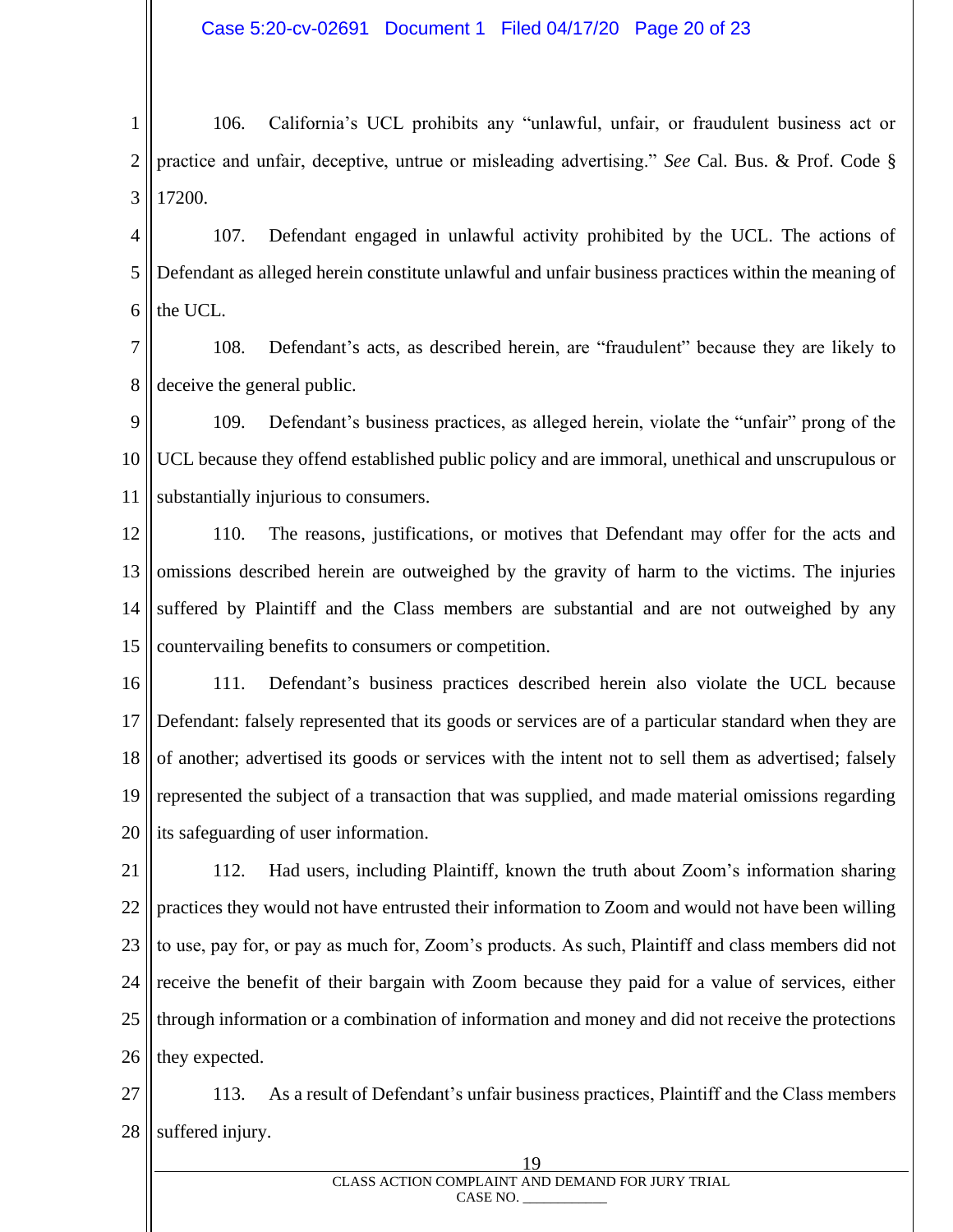| 1<br>2         |               | <b>FIFTH CLAIM FOR RELIEF</b><br><b>Unjust Enrichment</b><br>(On Behalf of Plaintiff and the Class) |
|----------------|---------------|-----------------------------------------------------------------------------------------------------|
| 3              | 114.          | Plaintiff re-alleges and incorporate the preceding allegations of this Complaint with               |
| $\overline{4}$ |               | the same force and effect as if fully restated herein.                                              |
| 5              | 115.          | Defendant has profited and benefited from the use of its videoconferencing services                 |
| 6              |               | by Plaintiff and the Class in exchange for monetary benefits and access to user information.        |
| 7              | 116.          | Defendant has voluntarily accepted and retained these benefits and profits with full                |
| 8              |               | knowledge and awareness that, as a result of the misconduct and omissions described herein,         |
| 9              |               | Plaintiff and the Class members did not receive products of the quality, nature, fitness or value   |
| 10             |               | represented by Defendant and that reasonable consumers expected.                                    |
| 11             | 117.          | Defendant has been unjustly enriched by its withholding and retention of these                      |
| 12             |               | benefits at the grave expense of plaintiff and the Class Members.                                   |
| 13             | 118.          | Equity and justice prohibit Defendant from retaining these profits and benefits.                    |
| 14             | 119.          | Plaintiff and the Class members suffered injury as a direct and proximate result of                 |
| 15             |               | Defendant's unjust enrichment and seek an order directing Defendant to disgorge these benefits and  |
| 16             |               | pay restitution to Plaintiff and the Class members.                                                 |
| 17             |               | <b>PRAYER FOR RELIEF</b>                                                                            |
| 18             |               | WHEREFORE, Plaintiff on behalf of himself and the proposed Class respectfully requests              |
| 19             |               | that the Court enter an order:                                                                      |
| 20             | A.            | Certifying the Class and appointing Plaintiff as Class Representative;                              |
| 21             | <b>B.</b>     | Finding that Defendant's conduct was unlawful as alleged herein;                                    |
| 22             | C.            | Awarding such injunctive and other equitable relief as the Court deems just and                     |
| 23             | proper;       |                                                                                                     |
| 24             | D.            | Awarding Plaintiff and the Class members statutory, actual, compensatory,                           |
| 25             |               | consequential, punitive, and nominal damages;                                                       |
| 26             | Ε.            | Awarding Plaintiff and the Class members pre-judgment and post-judgment interest;                   |
| 27             | F.            | Awarding Plaintiff and the Class members reasonable attorneys' fees, costs, and                     |
| 28             | expenses; and |                                                                                                     |
|                |               | 20<br>CLASS ACTION COMPLAINT AND DEMAND FOR JURY TRIAL                                              |
|                |               | CASE NO.                                                                                            |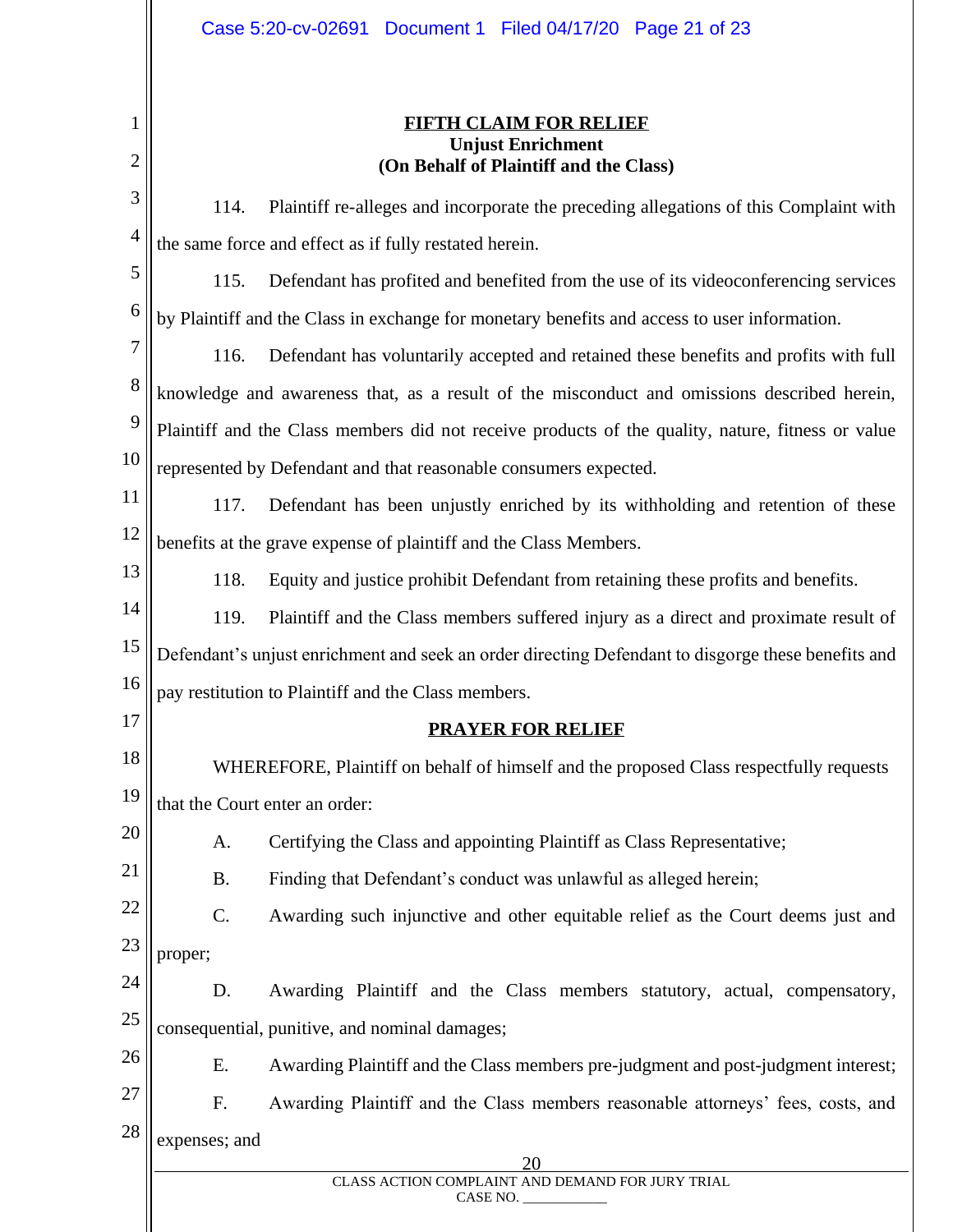|                | Case 5:20-cv-02691 Document 1 Filed 04/17/20 Page 22 of 23                                |  |  |  |  |  |  |  |  |  |
|----------------|-------------------------------------------------------------------------------------------|--|--|--|--|--|--|--|--|--|
| 1              | G.<br>Granting such other relief as the Court deems just and proper.                      |  |  |  |  |  |  |  |  |  |
|                |                                                                                           |  |  |  |  |  |  |  |  |  |
| 2              | <b>DEMAND FOR JURY TRIAL</b>                                                              |  |  |  |  |  |  |  |  |  |
| 3              | Plaintiff demands a trial by jury for all issues so triable.                              |  |  |  |  |  |  |  |  |  |
| $\overline{4}$ |                                                                                           |  |  |  |  |  |  |  |  |  |
| 5              | Dated: April 17, 2020                                                                     |  |  |  |  |  |  |  |  |  |
| 6              | <b>SCHUBERT JONCKHEER &amp; KOLBE LLP</b>                                                 |  |  |  |  |  |  |  |  |  |
| 7              |                                                                                           |  |  |  |  |  |  |  |  |  |
| 8              | /s/Willem F. Jonckheer<br>Willem F. Jonckheer                                             |  |  |  |  |  |  |  |  |  |
| 9              |                                                                                           |  |  |  |  |  |  |  |  |  |
| 10             | ROBERT C. SCHUBERT S.B.N. 62684<br>NOAH M. SCHUBERT S.B.N. 278696                         |  |  |  |  |  |  |  |  |  |
| 11             | KATHRYN Y. MCCAULEY S.B.N. 265803<br>SCHUBERT JONCKHEER & KOLBE LLP                       |  |  |  |  |  |  |  |  |  |
| 12             | Three Embarcadero Center, Suite 1650                                                      |  |  |  |  |  |  |  |  |  |
| 13             | San Francisco, California 94111<br>Telephone: (415) 788-4220                              |  |  |  |  |  |  |  |  |  |
| 14             | Facsimile: (415) 788-0161                                                                 |  |  |  |  |  |  |  |  |  |
|                | rschubert@sjk.law<br>wjonckheer@sjk.law                                                   |  |  |  |  |  |  |  |  |  |
| 15             | nschubert@sjk.law                                                                         |  |  |  |  |  |  |  |  |  |
| 16             | kmccauley@sjk.law                                                                         |  |  |  |  |  |  |  |  |  |
| 17             | LOWEY DANNENBERG, P.C.                                                                    |  |  |  |  |  |  |  |  |  |
| 18             | CHRISTIAN LEVIS (pro hac vice forthcoming)<br>HENRY KUSJANOVIC (pro hac vice forthcoming) |  |  |  |  |  |  |  |  |  |
| 19             | AMANDA FIORILLA (pro hac vice forthcoming)                                                |  |  |  |  |  |  |  |  |  |
| 20             | LOWEY DANNENBERG, P.C.<br>44 South Broadway, Suite 1100                                   |  |  |  |  |  |  |  |  |  |
| 21             | White Plains, NY 10601<br>Telephone: (914) 997-0500                                       |  |  |  |  |  |  |  |  |  |
|                | Facsimile: (914) 997-0035                                                                 |  |  |  |  |  |  |  |  |  |
| 22             | clevis@lowey.com<br>hkusjanovic@lowey.com                                                 |  |  |  |  |  |  |  |  |  |
| 23             | afiorilla@lowey.com                                                                       |  |  |  |  |  |  |  |  |  |
| 24             | LOWEY DANNENBERG, P.C.                                                                    |  |  |  |  |  |  |  |  |  |
| 25             | Anthony M. Christina (pro hac vice forthcoming)                                           |  |  |  |  |  |  |  |  |  |
| 26             | One Tower Bridge<br>100 Front Street, Suite 520                                           |  |  |  |  |  |  |  |  |  |
| 27             | West Conshohocken, PA 19428                                                               |  |  |  |  |  |  |  |  |  |
| 28             | Tel.: (215) 399-4770                                                                      |  |  |  |  |  |  |  |  |  |
|                | Fax: (914) 997-0035<br>21                                                                 |  |  |  |  |  |  |  |  |  |
|                | CLASS ACTION COMPLAINT AND DEMAND FOR JURY TRIAL                                          |  |  |  |  |  |  |  |  |  |
|                | CASE NO.                                                                                  |  |  |  |  |  |  |  |  |  |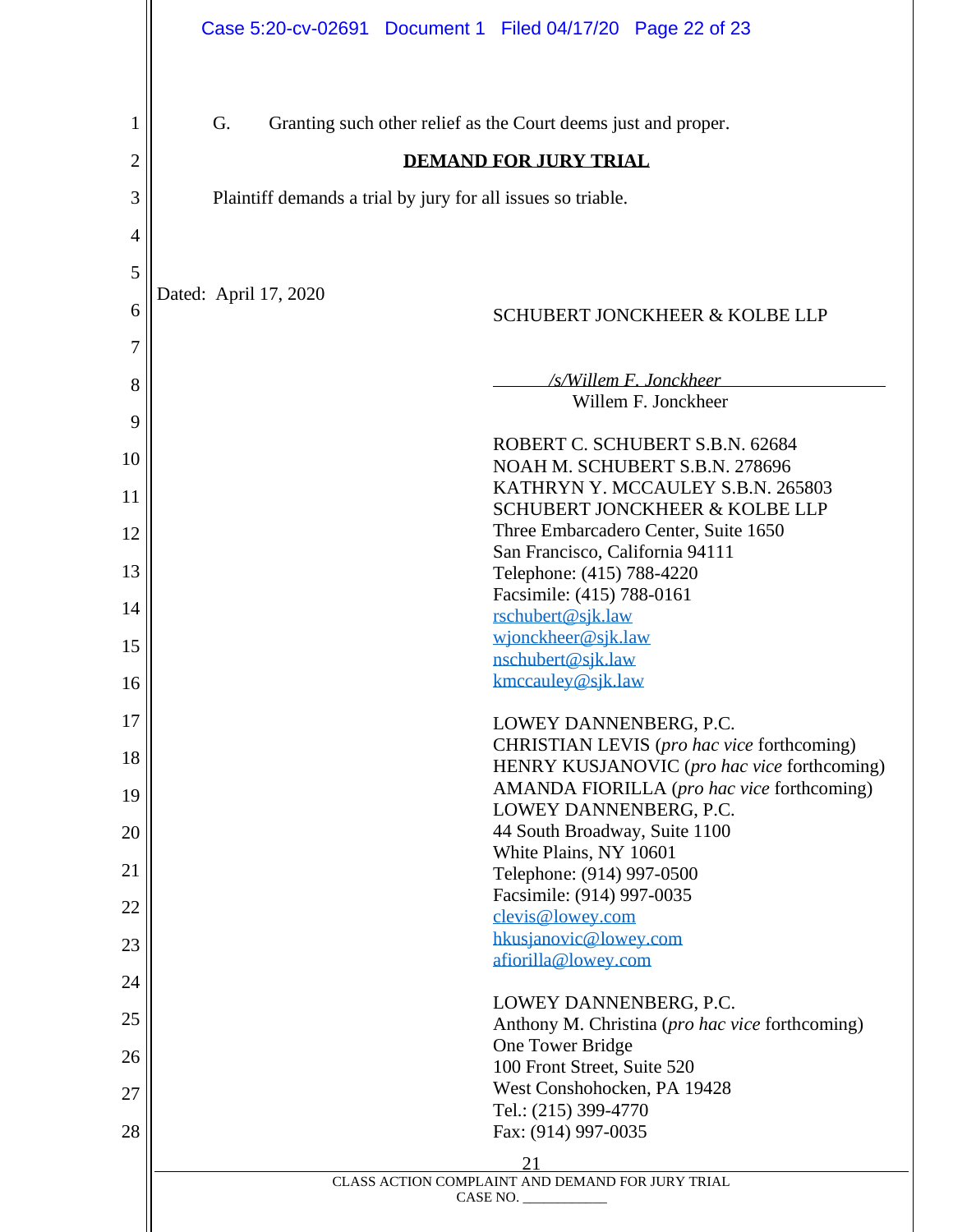|                | Case 5:20-cv-02691 Document 1 Filed 04/17/20 Page 23 of 23   |
|----------------|--------------------------------------------------------------|
|                |                                                              |
| $\mathbf{1}$   | achristina@lowey.com                                         |
| $\overline{c}$ | Attorneys for Plaintiff                                      |
| 3              |                                                              |
| $\overline{4}$ |                                                              |
| 5              |                                                              |
| 6              |                                                              |
| $\overline{7}$ |                                                              |
| 8              |                                                              |
| 9              |                                                              |
| $10\,$         |                                                              |
| 11             |                                                              |
| $12\,$         |                                                              |
| 13             |                                                              |
| 14             |                                                              |
| 15             |                                                              |
| 16             |                                                              |
| $17\,$         |                                                              |
| 18             |                                                              |
| 19             |                                                              |
| $20\,$         |                                                              |
| 21             |                                                              |
| $22\,$         |                                                              |
| $23\,$         |                                                              |
| $24\,$         |                                                              |
| $25\,$         |                                                              |
| $26\,$         |                                                              |
| 27<br>$28\,$   |                                                              |
|                | 22                                                           |
|                | CLASS ACTION COMPLAINT AND DEMAND FOR JURY TRIAL<br>CASE NO. |
|                |                                                              |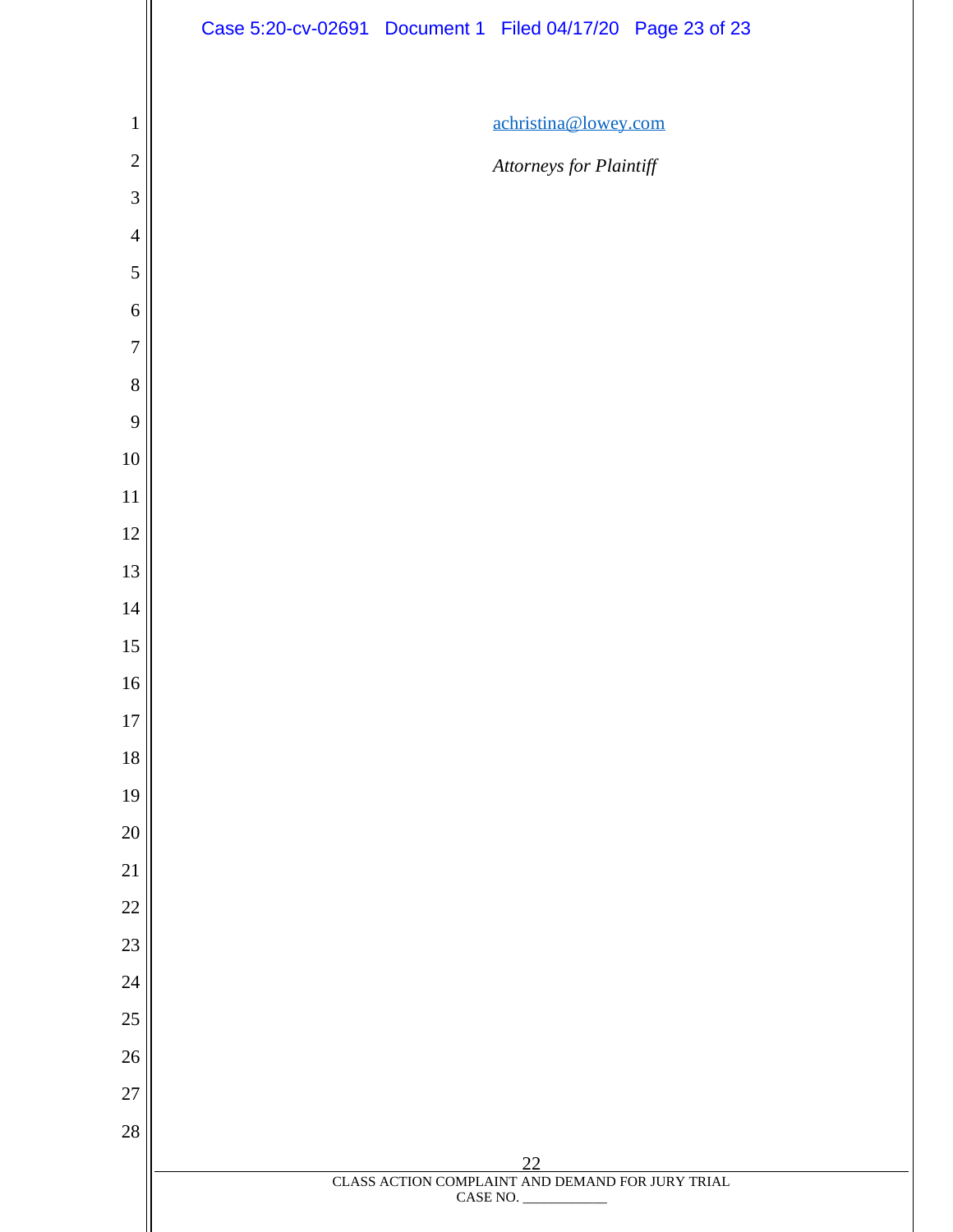# JS-CAND 44 (Rev. 07/19) **CIVIL COVER SHEET** Case 5:20-cv-02691 Document 1-1 Filed 04/17/20 Page 1 of 2

The JS-CAND 44 civil cover sheet and the information contained herein neither replace nor supplement the filing and service of pleadings or other papers as required by law, except as provided by local rules of court. This

| <b>I.</b> (a) PLAINTIFFS                                                                                                   | <b>DEFENDANTS</b>                                                                                                                          |  |  |  |  |  |  |
|----------------------------------------------------------------------------------------------------------------------------|--------------------------------------------------------------------------------------------------------------------------------------------|--|--|--|--|--|--|
| Lishomwa Henry, individually and on behalf of all others similarly situated,                                               | ZOOM VIDEO COMMUNICATIONS, INC., a Delaware corporation,                                                                                   |  |  |  |  |  |  |
| (b) County of Residence of First Listed Plaintiff<br>(EXCEPT IN U.S. PLAINTIFF CASES)                                      | County of Residence of First Listed Defendant<br>Santa Clara, CA<br>(IN U.S. PLAINTIFF CASES ONLY)                                         |  |  |  |  |  |  |
| Queens County, NY                                                                                                          | IN LAND CONDEMNATION CASES, USE THE LOCATION OF<br>NOTE:<br>THE TRACT OF LAND INVOLVED.                                                    |  |  |  |  |  |  |
| (c)<br>Attorneys (Firm Name, Address, and Telephone Number)                                                                | Attorneys (If Known)                                                                                                                       |  |  |  |  |  |  |
| Schubert Jonckheer & Kolbe LLP<br>Telephone: (415) 788-4220<br>3 Embarcadero Center, Suite 1650<br>San Francisco, CA 94111 |                                                                                                                                            |  |  |  |  |  |  |
| П.<br><b>BASIS OF JURISDICTION</b> (Place an "X" in One Box Only)<br>HL.                                                   | <b>CITIZENSHIP OF PRINCIPAL PARTIES</b> (Place an "X" in One Box for Plaintiff<br>(For Diversity Cases Only)<br>and One Box for Defendant) |  |  |  |  |  |  |
|                                                                                                                            | <b>PTF</b><br>DEF<br>PTF<br>DEF                                                                                                            |  |  |  |  |  |  |
| U.S. Government Plaintiff<br>Federal Question<br>5.<br>(U.S. Government Not a Party)                                       | Citizen of This State<br>Incorporated or Principal Place<br>$\times^4$<br>$\overline{4}$<br>of Business In This State                      |  |  |  |  |  |  |
| U.S. Government Defendant $X_4$<br>Diversity<br>(Indicate Citizenship of Parties in Item III)                              | Citizen of Another State<br>Incorporated and Principal Place<br>$\mathsf{X}^2$<br>2<br>$\mathcal{L}$<br>of Business In Another State       |  |  |  |  |  |  |
|                                                                                                                            | Foreign Nation<br>Citizen or Subject of a<br>3<br>$\circ$<br>$\mathbf{6}$<br>Foreign Country                                               |  |  |  |  |  |  |

#### **IV. NATURE OF SUIT** *(Place an "X" in One Box Only)*

|                                                                                               | Lishomwa Henry, individually and on behalf of all others similarly situated,                                   |                                                                  |          |                                                                                                                        |                                                  |                                                                         | ZOOM VIDEO COMMUNICATIONS, INC., a Delaware corporation,                                         |                                   |                        |                                |
|-----------------------------------------------------------------------------------------------|----------------------------------------------------------------------------------------------------------------|------------------------------------------------------------------|----------|------------------------------------------------------------------------------------------------------------------------|--------------------------------------------------|-------------------------------------------------------------------------|--------------------------------------------------------------------------------------------------|-----------------------------------|------------------------|--------------------------------|
| (b) County of Residence of First Listed Plaintiff                                             |                                                                                                                | County of Residence of First Listed Defendant<br>Santa Clara, CA |          |                                                                                                                        |                                                  |                                                                         |                                                                                                  |                                   |                        |                                |
| (EXCEPT IN U.S. PLAINTIFF CASES)                                                              |                                                                                                                |                                                                  |          | (IN U.S. PLAINTIFF CASES ONLY)<br>IN LAND CONDEMNATION CASES, USE THE LOCATION OF THE TRACT OF LAND INVOLVED.<br>NOTE: |                                                  |                                                                         |                                                                                                  |                                   |                        |                                |
|                                                                                               | Queens County, NY                                                                                              |                                                                  |          |                                                                                                                        |                                                  |                                                                         |                                                                                                  |                                   |                        |                                |
| Schubert Jonckheer & Kolbe LLP<br>3 Embarcadero Center, Suite 1650<br>San Francisco, CA 94111 | (c) Attorneys (Firm Name, Address, and Telephone Number)<br>Telephone: (415) 788-4220                          |                                                                  |          | Attorneys (If Known)                                                                                                   |                                                  |                                                                         |                                                                                                  |                                   |                        |                                |
| П.                                                                                            | <b>BASIS OF JURISDICTION</b> (Place an "X" in One Box Only)                                                    |                                                                  |          |                                                                                                                        |                                                  |                                                                         | <b>III. CITIZENSHIP OF PRINCIPAL PARTIES</b> (Place an "X" in One Box for Plaintiff              |                                   |                        |                                |
|                                                                                               |                                                                                                                |                                                                  |          | (For Diversity Cases Only)                                                                                             | PTF                                              | <b>DEF</b>                                                              |                                                                                                  | and One Box for Defendant)        | <b>PTF</b>             | DEF                            |
| U.S. Government Plaintiff                                                                     | <b>Federal Question</b><br>(U.S. Government Not a Party)                                                       |                                                                  |          | Citizen of This State<br>Citizen of Another State                                                                      | $\blacksquare$                                   | $\overline{\phantom{0}}$ 1                                              | Incorporated or Principal Place<br>of Business In This State<br>Incorporated and Principal Place |                                   | 4<br>15                | X <sup>4</sup>                 |
| U.S. Government Defendant $X_4$<br>2                                                          | Diversity<br>(Indicate Citizenship of Parties in Item III)                                                     |                                                                  |          | Citizen or Subject of a<br>Foreign Country                                                                             | $\mathsf{X}^2$<br>$\overline{\phantom{a}}$       | $\overline{\phantom{0}}$ 2<br>$\begin{array}{ c c } \hline \end{array}$ | of Business In Another State<br>Foreign Nation                                                   |                                   | 6                      | 6                              |
| IV.                                                                                           | <b>NATURE OF SUIT</b> (Place an "X" in One Box Only)                                                           |                                                                  |          |                                                                                                                        |                                                  |                                                                         |                                                                                                  |                                   |                        |                                |
| <b>CONTRACT</b>                                                                               |                                                                                                                | <b>TORTS</b>                                                     |          | <b>FORFEITURE/PENALTY</b>                                                                                              |                                                  |                                                                         | <b>BANKRUPTCY</b>                                                                                |                                   | <b>OTHER STATUTES</b>  |                                |
| 110 Insurance                                                                                 | PERSONAL INJURY                                                                                                | PERSONAL INJURY                                                  |          | 625 Drug Related Seizure of                                                                                            |                                                  |                                                                         | 422 Appeal 28 USC § 158                                                                          | 375 False Claims Act              |                        |                                |
| 120 Marine<br>130 Miller Act                                                                  | 310 Airplane                                                                                                   | 365 Personal Injury - Product<br>Liability                       |          | Property 21 USC § 881<br>690 Other                                                                                     |                                                  | 423 Withdrawal 28 USC<br>§ 157                                          |                                                                                                  | 376 Qui Tam (31 USC<br>§ 3729(a)) |                        |                                |
| 140 Negotiable Instrument                                                                     | 315 Airplane Product Liability<br>320 Assault, Libel & Slander                                                 | 367 Health Care/                                                 |          | <b>LABOR</b>                                                                                                           |                                                  | <b>PROPERTY RIGHTS</b>                                                  |                                                                                                  | 400 State Reapportionment         |                        |                                |
| 150 Recovery of                                                                               | 330 Federal Employers'                                                                                         | <b>Pharmaceutical Personal</b>                                   |          | 710 Fair Labor Standards Act                                                                                           |                                                  |                                                                         | 820 Copyrights                                                                                   | 410 Antitrust                     |                        |                                |
| Overpayment Of<br>Veteran's Benefits                                                          | Liability                                                                                                      | <b>Injury Product Liability</b><br>368 Asbestos Personal Injury  |          | 720 Labor/Management                                                                                                   |                                                  | 830 Patent                                                              |                                                                                                  | 430 Banks and Banking             |                        |                                |
| 151 Medicare Act                                                                              | 340 Marine                                                                                                     | Product Liability                                                |          | Relations                                                                                                              |                                                  | 835 Patent-Abbreviated New                                              |                                                                                                  | 450 Commerce<br>460 Deportation   |                        |                                |
| 152 Recovery of Defaulted                                                                     | 345 Marine Product Liability<br>350 Motor Vehicle                                                              | PERSONAL PROPERTY                                                |          | 740 Railway Labor Act<br>751 Family and Medical                                                                        |                                                  | Drug Application<br>840 Trademark                                       |                                                                                                  | 470 Racketeer Influenced &        |                        |                                |
| <b>Student Loans (Excludes</b><br>Veterans)                                                   | 355 Motor Vehicle Product                                                                                      | 370 Other Fraud                                                  |          | Leave Act                                                                                                              |                                                  |                                                                         |                                                                                                  | Corrupt Organizations             |                        |                                |
| 153 Recovery of                                                                               | Liability                                                                                                      | 371 Truth in Lending                                             |          |                                                                                                                        | 790 Other Labor Litigation                       |                                                                         | <b>SOCIAL SECURITY</b><br>861 HIA (1395ff)                                                       |                                   | 480 Consumer Credit    |                                |
| Overpayment                                                                                   | 360 Other Personal Injury                                                                                      | 380 Other Personal Property<br>Damage                            |          | 791 Employee Retirement<br>Income Security Act                                                                         |                                                  | 862 Black Lung (923)                                                    |                                                                                                  | 485 Telephone Consumer            | Protection Act         |                                |
| of Veteran's Benefits                                                                         | 362 Personal Injury -Medical<br>Malpractice                                                                    | 385 Property Damage Product                                      |          | <b>IMMIGRATION</b>                                                                                                     |                                                  | 863 DIWC/DIWW (405(g))                                                  |                                                                                                  | 490 Cable/Sat TV                  |                        |                                |
| 160 Stockholders' Suits<br>$X190$ Other Contract                                              |                                                                                                                | Liability                                                        |          | 462 Naturalization                                                                                                     |                                                  |                                                                         | 864 SSID Title XVI                                                                               |                                   |                        | 850 Securities/Commodities/    |
| 195 Contract Product Liability                                                                | <b>CIVIL RIGHTS</b>                                                                                            | PRISONER PETITIONS                                               |          | Application                                                                                                            |                                                  |                                                                         | 865 RSI (405(g))                                                                                 |                                   | Exchange               | 890 Other Statutory Actions    |
| 196 Franchise                                                                                 | 440 Other Civil Rights<br>441 Voting                                                                           | <b>HABEAS CORPUS</b>                                             |          | 465 Other Immigration                                                                                                  |                                                  | <b>FEDERAL TAX SUITS</b>                                                |                                                                                                  | 891 Agricultural Acts             |                        |                                |
| <b>REAL PROPERTY</b>                                                                          | 442 Employment                                                                                                 | 463 Alien Detainee<br>510 Motions to Vacate                      |          |                                                                                                                        | Actions                                          |                                                                         | 870 Taxes (U.S. Plaintiff or<br>Defendant)                                                       | 893 Environmental Matters         |                        |                                |
| 210 Land Condemnation                                                                         | 443 Housing/                                                                                                   | Sentence                                                         |          |                                                                                                                        |                                                  |                                                                         | 871 IRS-Third Party 26 USC                                                                       |                                   |                        | 895 Freedom of Information     |
| 220 Foreclosure                                                                               | Accommodations                                                                                                 | 530 General                                                      |          |                                                                                                                        |                                                  |                                                                         | §7609                                                                                            | Act<br>896 Arbitration            |                        |                                |
| 230 Rent Lease & Ejectment<br>240 Torts to Land                                               | 445 Amer. w/Disabilities-<br>Employment                                                                        | 535 Death Penalty                                                |          |                                                                                                                        |                                                  |                                                                         |                                                                                                  | 899 Administrative Procedure      |                        |                                |
| 245 Tort Product Liability                                                                    | 446 Amer. w/Disabilities-Other                                                                                 | <b>OTHER</b><br>540 Mandamus & Other                             |          |                                                                                                                        |                                                  |                                                                         |                                                                                                  |                                   |                        | Act/Review or Appeal of        |
| 290 All Other Real Property                                                                   | 448 Education                                                                                                  | 550 Civil Rights                                                 |          |                                                                                                                        |                                                  |                                                                         |                                                                                                  |                                   | <b>Agency Decision</b> | 950 Constitutionality of State |
|                                                                                               |                                                                                                                | 555 Prison Condition                                             |          |                                                                                                                        |                                                  |                                                                         |                                                                                                  | <b>Statutes</b>                   |                        |                                |
|                                                                                               |                                                                                                                | 560 Civil Detainee-                                              |          |                                                                                                                        |                                                  |                                                                         |                                                                                                  |                                   |                        |                                |
|                                                                                               |                                                                                                                | Conditions of<br>Confinement                                     |          |                                                                                                                        |                                                  |                                                                         |                                                                                                  |                                   |                        |                                |
| V.<br><b>ORIGIN</b> (Place an "X" in One Box Only)                                            |                                                                                                                |                                                                  |          |                                                                                                                        |                                                  |                                                                         |                                                                                                  |                                   |                        |                                |
| $\times$ 1<br>Original<br>2<br>Proceeding                                                     | Removed from<br>$\overline{\mathbf{3}}$<br><b>State Court</b>                                                  | Remanded from<br>Appellate Court                                 | Reopened | Reinstated or                                                                                                          | 5 Transferred from<br>Another District (specify) |                                                                         | 6<br>Multidistrict<br>Litigation-Transfer                                                        |                                   | 8 Multidistrict        | Litigation-Direct File         |
| VI.<br><b>CAUSE OF</b>                                                                        | Cite the U.S. Civil Statute under which you are filing (Do not cite jurisdictional statutes unless diversity): |                                                                  |          |                                                                                                                        |                                                  |                                                                         |                                                                                                  |                                   |                        |                                |
| <b>ACTION</b>                                                                                 | Diversity Statute 28 USC 1332(d)                                                                               |                                                                  |          |                                                                                                                        |                                                  |                                                                         |                                                                                                  |                                   |                        |                                |
|                                                                                               | Brief description of cause:                                                                                    |                                                                  |          |                                                                                                                        |                                                  |                                                                         |                                                                                                  |                                   |                        |                                |
|                                                                                               | California Consumer Privacy Act, Unfair Competition Law                                                        |                                                                  |          |                                                                                                                        |                                                  |                                                                         |                                                                                                  |                                   |                        |                                |
| VII.<br><b>COMPLAINT:</b>                                                                     | <b>REQUESTED IN CHECK IF THIS IS A CLASS ACTION</b><br>UNDER RULE 23, Fed. R. Civ. P.                          |                                                                  |          | <b>DEMAND \$</b>                                                                                                       |                                                  |                                                                         | CHECK YES only if demanded in complaint:<br><b>JURY DEMAND:</b>                                  | $\times$ Yes                      | No.                    |                                |
| VIII. RELATED CASE(S),<br><b>IF ANY</b> (See instructions):                                   | <b>JUDGE</b>                                                                                                   | Lucy H. Koh                                                      |          | <b>DOCKET NUMBER</b>                                                                                                   |                                                  |                                                                         | 5:20-cv-02155-LHK                                                                                |                                   |                        |                                |
| IX.                                                                                           | <b>DIVISIONAL ASSIGNMENT (Civil Local Rule 3-2)</b>                                                            |                                                                  |          |                                                                                                                        |                                                  |                                                                         |                                                                                                  |                                   |                        |                                |
| (Place an "X" in One Box Only)                                                                |                                                                                                                | <b>SAN FRANCISCO/OAKLAND</b>                                     |          |                                                                                                                        | <b>X SAN JOSE</b>                                |                                                                         | <b>EUREKA-MCKINLEYVILLE</b>                                                                      |                                   |                        |                                |
|                                                                                               |                                                                                                                |                                                                  |          |                                                                                                                        |                                                  |                                                                         |                                                                                                  |                                   |                        |                                |
| 4/17/20<br><b>DATE</b>                                                                        |                                                                                                                | <b>SIGNATURE OF ATTORNEY OF RECORD</b>                           |          |                                                                                                                        |                                                  |                                                                         | s/ Willem F. Jonckheer                                                                           |                                   |                        |                                |
| Print                                                                                         | Save As                                                                                                        |                                                                  |          |                                                                                                                        |                                                  |                                                                         |                                                                                                  | <b>Reset</b>                      |                        |                                |